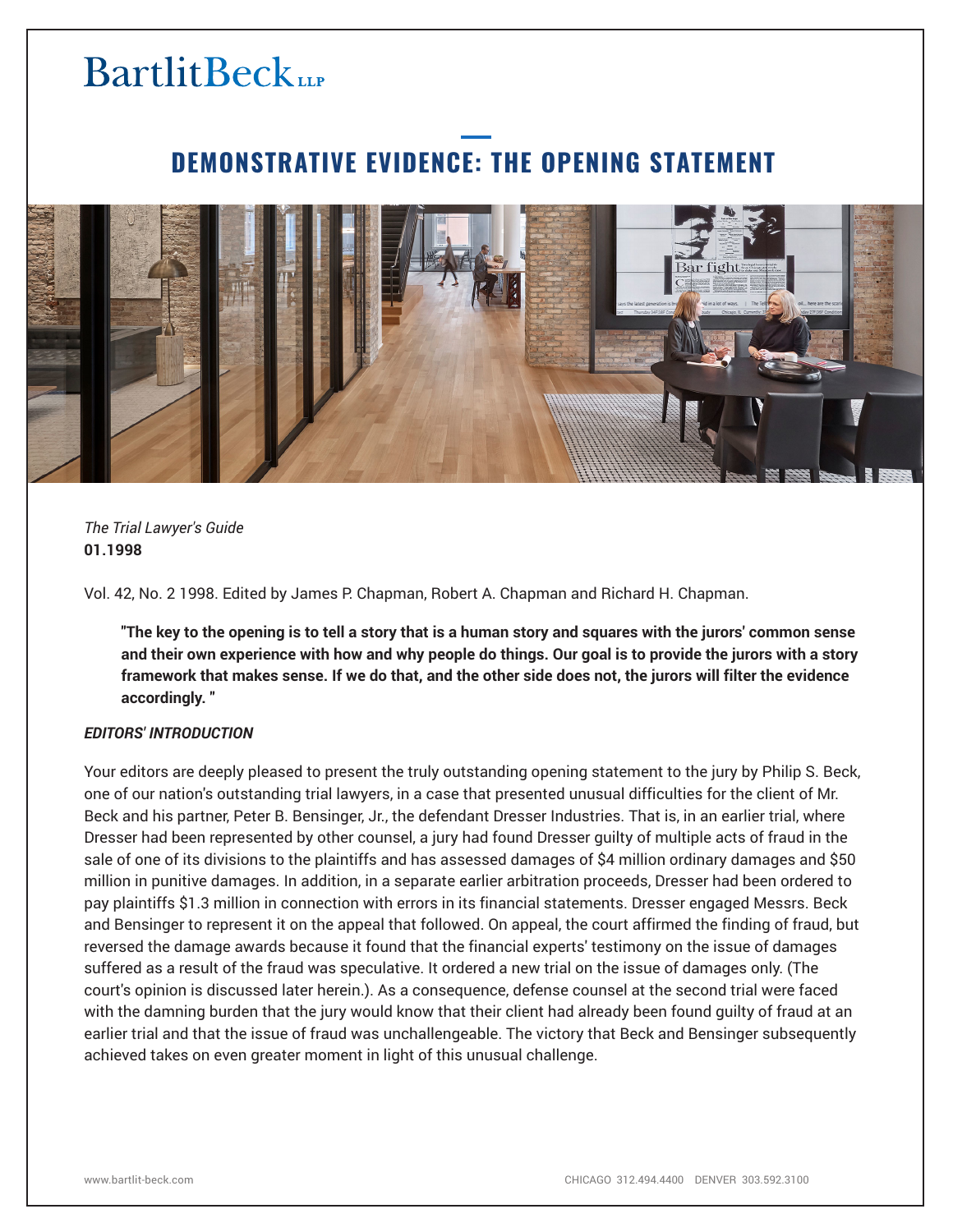DEMONSTRATIVE EVIDENCE: THE OPENING STATEMENT

We strongly recommend that our readers carefully review the Appellate Court's decision in this case, along with the remarks of Messrs. Beck and Bensinger about their approach to the concept of the opening statement. Your editors believe that this approach can and should be employed in bench as well as jury trials. There is every reason to believe that judges as the trier of facts are open to the same methods of persuasion as jurors. However, your editors offer the following preliminary observations to keep in mind in reviewing these materials and in considering your next opening statement:

- 1. More and more, experienced trial lawyers, based on their own observations and jury studies, believe that the opening statement (along with initial jury selection), may well be that portion of the trial where victory is achieved or lost. And that trial lawyers must give a greater degree of attention to preparation for opening statement, rather than treating it, as some of us do, as an after-thought to be considered just before the trial begins.
- 2. In fact, early consideration of opening statement (along with preparation of jury instructions, particularly on the issues and burden of proof), will force the trial lawyer to appreciate at this early stage what the strengths and weakness of the case are, and where more work must be done on certain areas of proof. Stated differently, when we seek to verbalize "out loud" our initial presentation to the jury, a new reality sets in.
- 3. We consider techniques by which we can capture the jury's attention at this critical stage and capture their sympathy to our position, although we theoretically cannot "argue" the case in the same manner as in closing argument. In the opening statement of Mr. Beck for the defense, counsel considered the best ways a series of complex business transactions and events could be explained to the jury; how, in effect the jury could be educated, without putting them to sleep, at the very beginning of the trial about subject matter of which all or most of them had little knowledge.
- 4. In this respect Messrs. Beck and Bensinger carefully culled the thousands of documents received in discovery that in their opinion would best put the lie to plaintiffs' claim of substantial damages suffered because of defendant's fraud. They then created a sequence in which to display the exhibits that would be comparatively brief in nature and would reflect the oral statements that Mr. Beck presented to the jury. In this way, the documents, when compared with each other and with the testimony plaintiffs would provide, attacked the credibility of plaintiff's witnesses and, in reality, presented a closing argument of the defense, without on the surface appearing to be improper closing argument in the guise of an opening statement.
- 5. Through the use of computer technology, which was as economical as it was efficient, these exhibits were projected to the jury on a screen immediately in front of the jury box at the precise moment Mr. Beck was discussing them and in a manner that was clearly visible to the jury. The technology allowed Mr. Beck to enlarge or highlight in colored boxes critical portions of a document, and through split screens, to compare one document to another.
- 6. To explain a particularly difficult concept in simple terms, Mr. Beck actually drew a diagram on a large whiteboard as he explained each facet of the concept during his opening statement. As counsel explain below, this presentation was not done in a cavalier fashion. Rather, the creation of the drawing was carefully prepared and rehearsed, even to the color of the drawing implements.
- 7. Very early in his remarks, Mr. Beck dealt with the obvious weakness in his position—that his client had already been found guilty of fraud and he never sought to mitigate the nature of that fraud or excuse it. Rather, he concentrated on the key issue the jury was to decide—did that fraud cause plaintiffs' damages.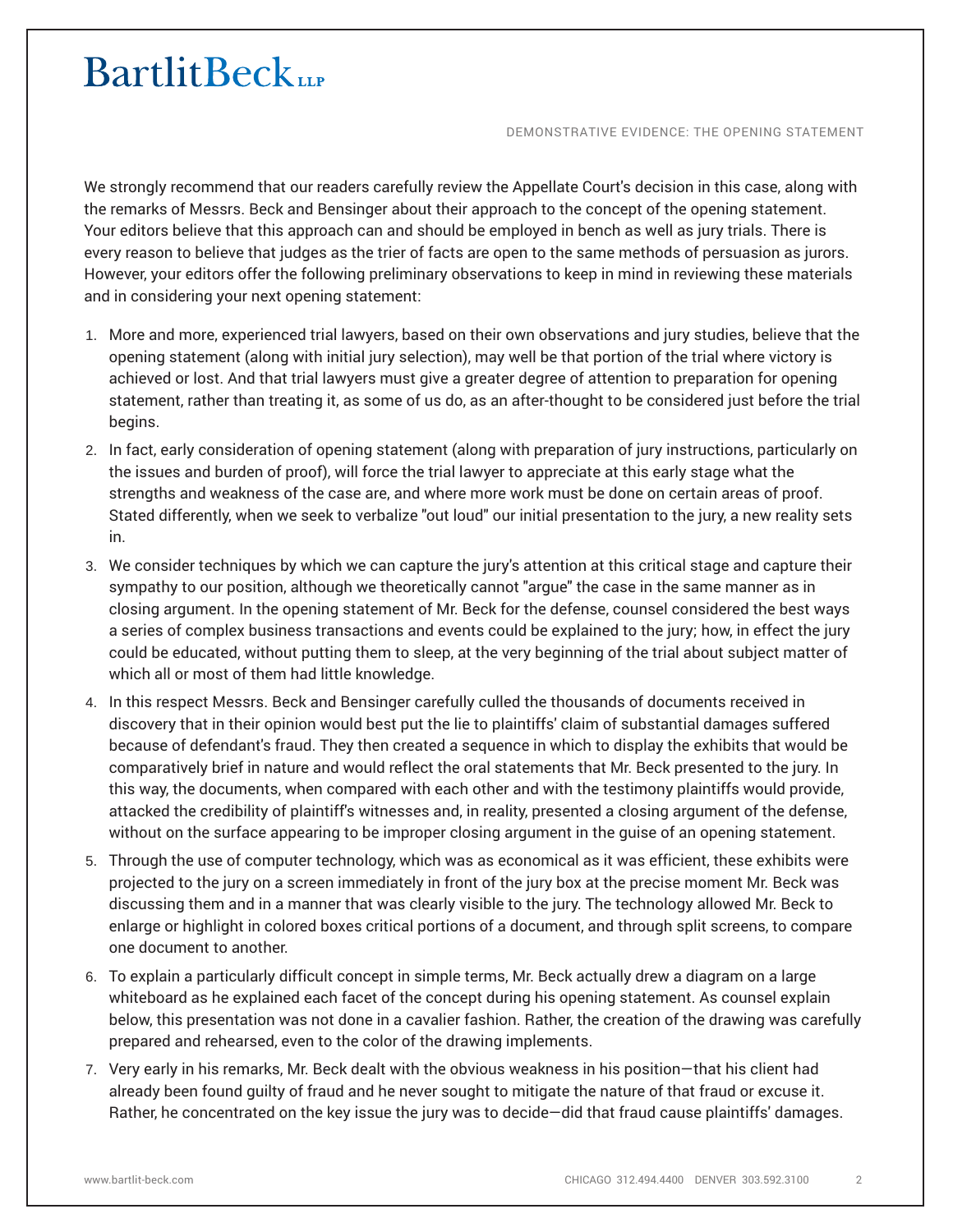DEMONSTRATIVE EVIDENCE: THE OPENING STATEMENT

Rather in understated tones, almost letting the documents do the talking, Mr. Beck clearly undermined the credibility of the plaintiffs, in effect, subtly charging them with fraud: yes, they had been wronged by defendant's misconduct, but they had been previously compensated for that wrong by defendant, they had made money out of the transaction despite the fraud, and were now just being greedy.

8. This is a strategy we all want to follow in most of our trials. Messrs. Beck and Bensinger succeeded admirably in this case.

### *BACKGROUND OF THE LITIGATION*

The following statement of facts is taken from the Illinois Appellate Court decision of *SK Hand Tool Corp. and Corcoran Partners, Ltd. v. Dresser Industries, 284 Ill.App.3d 417, 672 N.E.2d 341* (1st Dist. 1996):

In 1983, the defendant Dresser Industries ("Dresser") agreed to sell its hand tool division to the plaintiff Corcoran Partners Ltd. ("Partners") which consisted of Daniel Czuba and Thomas Corcoran. The purchase price had been discounted by about \$10 Million because of the division's prior poor performance and certain liabilities. Partners assigned its interest under the sales agreement to the co-plaintiff, SK Hand Tool Corp. ( "SK"), a division of Partners. In the agreement Dresser warranted an "Effective Date Balance Sheet." The agreement provided that if the parties could not agree on the balance sheet, their differences would be submitted to binding arbitration. Such a dispute did arise. An arbitrator reduced the purchase price by \$1.386 million. Dresser paid that sum to Dresser.

In the meantime in 1985, Partners sold SK to FACOM of France at a profit of \$4,000,000.

In January, 1988, Partners and SK sued Dresser in the Circuit Court of Cook County, Illinois. In their complaint, plaintiffs charged that Dresser committed several acts of fraud in connection with the 1983 sale of its hand tool division. These alleged fraudulent acts included among others, the nature of the division's accounting practices, the value of obsolete inventory, the amount of accrued liabilities, and most importantly for purposes of this article, the amount of the division's liability to its purchasers under a sales promotion known as "lifts."

Plaintiffs contended that after learning of the falsity of Dresser's representations, SK was forced to curtail certain marketing expenditures, particularly an alleged planned renewal of the lift program, resulting in lost sales and a lower resale price to FACOM.

At the first trial (in which Messrs. Beck and Bensinger did not represent Dresser), the jury returned a verdict for plaintiffs in the amount of \$4 million in compensatory damages and \$50 million in punitive damages. The trial court denied Dresser's post-trial motion, but granted a remittitur totaling \$42 million from the punitive damages verdict. Plaintiffs consented to the remittitur. Dresser on appeal was represented by Beck and Bensinger.

The Appellate Court affirmed the verdicts of guilty on the fraud charges, finding there was substantial evidence on each of them to justify the jury's verdicts. With regard to the "lift" program obligations which played a significant role in the subsequent retrial and Mr. Beck's opening statement for Dresser in that trial, the Appellate Court stated:

Dresser maintains that it is entitled to relief because its officials and employees made no false statements. Dresser first claims there was no false statement as to the amount of lifts in transit, arguing that there was merely a semantic misunderstanding the 'lifts in transit' were the same as 'outstanding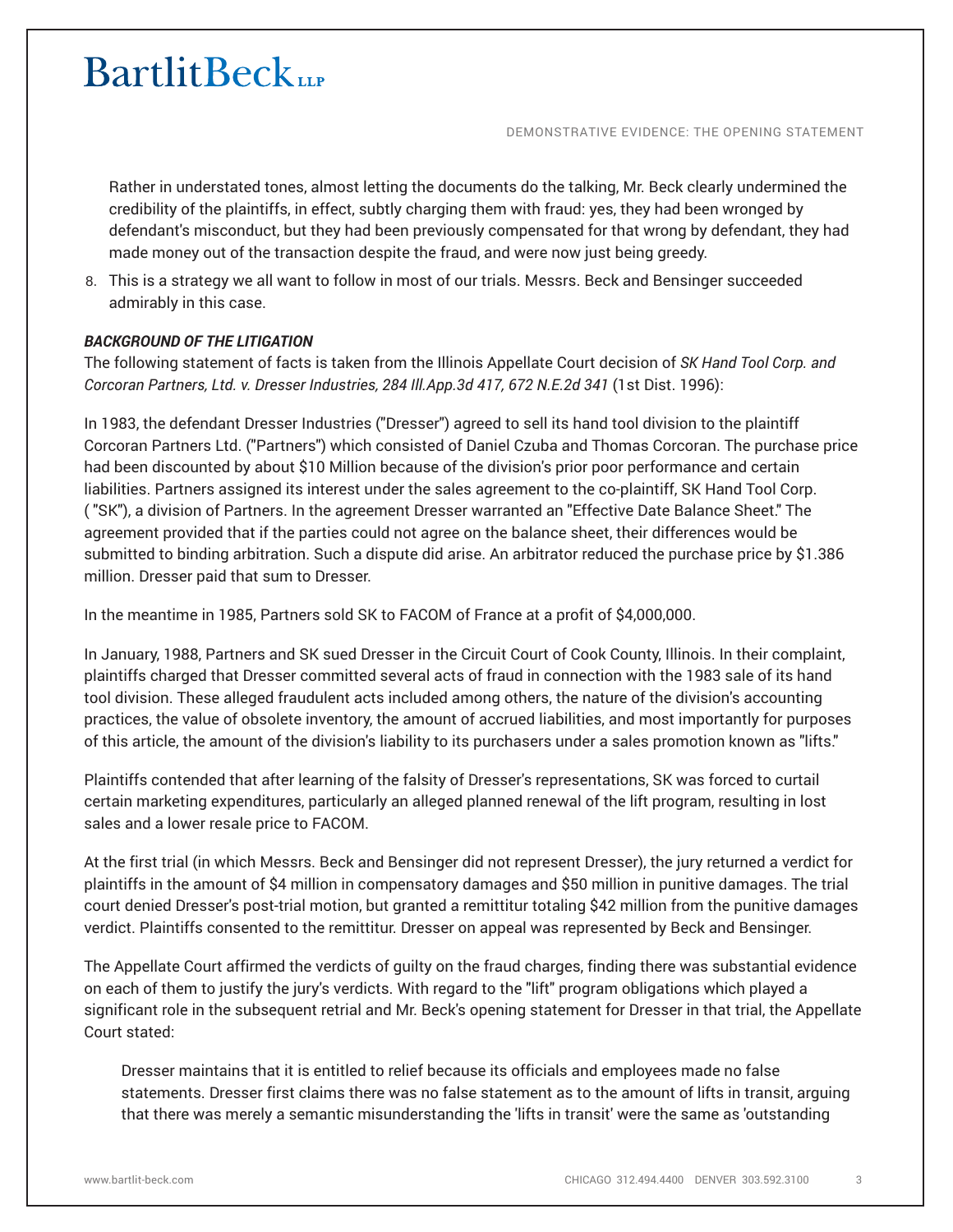DEMONSTRATIVE EVIDENCE: THE OPENING STATEMENT

lifts.' Czuba's [a principal of Partners] testimony, however, supports the conclusion that he asked Downey [of Dresser] about the outstanding lifts.

However, the Appellate Court took a much different view of plaintiffs' proof of harm they suffered as a result of Dresser's fraudulent acts. The court analyzed the testimony of plaintiffs' two damage experts, finding their conclusions too speculative to sustain the large ordinary damage verdict. The court stated in part:

James Moran, a CPA, [plaintiffs' financial expert] presented his calculation of the incremental sales and profits SK would have made if it had spent more money on the lift program in fiscal year 1984. Moran began with the plaintiffs' projected marketing capacity expense, then subtracted the amount actually spent on marketing (after adjusting for various expenses), resulting in a shortfall of lift removal expenses totaling \$1,622,000. Moran further adjusted the number to account for commissions and other miscellaneous expenses, resulting in a total shortfall of \$1,938,482. Moran then assumed that the lift program would have begun in March 1984 [and after a series of computer and other calculations, concluded that SK would have made a net incremental profit for fiscal year 1985 of \$1,196, 000 had there been funds to pursue the lift program.] Another expert, using Moran's computations and the performance of an allegedly similar company, concluded that plaintiff could have made from four to 6.4 million dollars more from the sale of SK than what they were paid by FACOM. (emphasis added)

The reviewing court initially considered whether a business that had not been profitable could recover lost profits because of a defendant's tortious conduct. In reviewing several Illinois cases on lost profits (none of which involved a business that had not been profitable prior to defendant's tortious conduct), the court stated:

The logic of these cases persuades this court that a business which has not been profitable generally will be unable to provide competent proof by which the profits can be estimated with reasonable certainty. However, as in *Milex Products, Inc. v. Alra Laboratories, Inc., 237 Ill.3d 137, 606 N.E.2d 1226* (1st Dist. 1992), there may be cases in which such proof is adduced at trial. Thus, the question remains whether this case falls within the scope of the general rule or whether it is an exception.

In *Milex* the plaintiff had never manufactured the product which was the subject of defendant's wrongful conduct. However, the court found (237 Ill.App.3d at 177):

Milex's expert, Price, was very credible and that his opinion about Milex's lost profits was based upon fact, not speculation. Price's testimony concerning lost profits was based upon actual products in the marketplace as well as authoritative sources for the data he used.

In determining that plaintiffs' proof in the instant case had not met the Milex standards for proof of lost profits, the reviewing court found that plaintiffs had failed to establish that they would have in fact would have undertaken a lift program in 1984. That in fact, the documentary proof was to the contrary. As a consequence there was not a reasonable factual basis for expert Moran to base his profit estimates on the assumption that plaintiffs intended a lift merchandising program for the year in question.

The court concluded that the verdicts must be set aside (punitive damages also, since there was no basis for compensatory damages), and the case retried on the issue of damages only.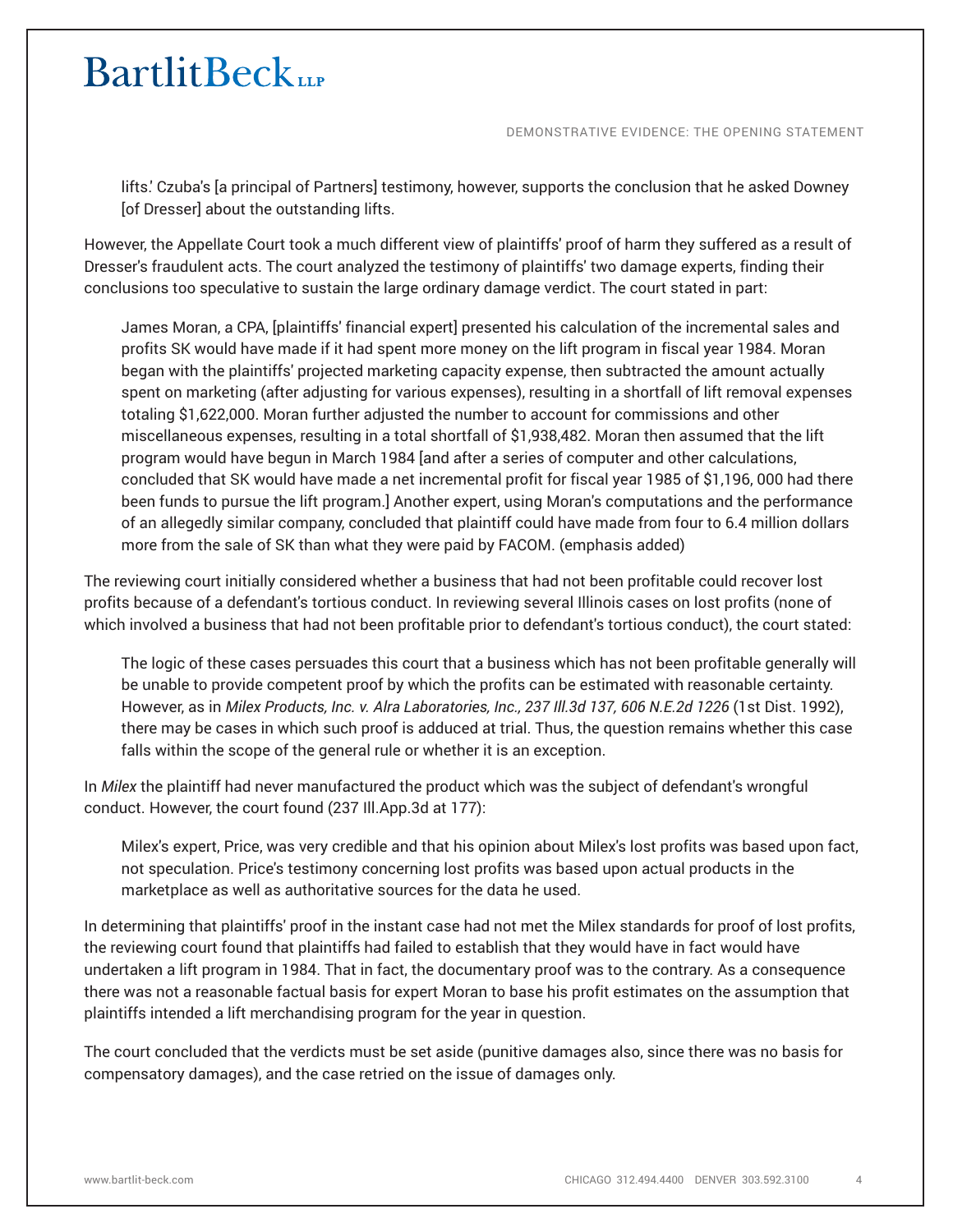\_\_\_\_\_\_\_\_\_\_\_\_\_\_\_\_\_\_\_\_\_\_\_\_\_

DEMONSTRATIVE EVIDENCE: THE OPENING STATEMENT

The case was retried in October, 1998 before Judge Kenneth L. Gillis and a jury in the Circuit Court of Cook County, Illinois. The trial revolved primarily around the issue that had concerned the Appellate Court-did Dresser's fraud cause a cash short fall that forced plaintiffs to reduce their lift merchandising program and suffer the damages they claim. The jury returned a verdict of \$1.00 for the plaintiffs, liability being directed for plaintiffs pursuant to the Appellate Court's opinion. The trial judge awarded \$650,000 in punitive damages. Dresser paid plaintiffs \$650,001 to satisfy the judgment and the case concluded on a basis satisfactory to the defendant.

Messrs. Beck and Bensinger have graciously provided the following comments on their approach to opening statements generally and to the SK Hand Tool case in particular:

### *AN APPROACH TO THE OPENING STATEMENT*

We place a great deal of emphasis on the opening. In our view, the outcome of many cases is influenced greatly by the opening. The key to the opening is to tell a story that is a human story and squares with the jurors' common sense and their own experience with how and why people do things. Our goal is to provide the jurors with a story framework that makes sense. If we do that, and the other side does not, the jurors will filter the evidence accordingly.

For the opening statement, we tell our story using many visuals. We believe that people absorb a lot more information visually than they do otherwise.

Moreover, using a variety of visuals keeps the jurors' attention. For this reason, we spend a huge amount of time choosing the visuals for the opening. In those cases, we might use a trial presentation technology, like Trial MaxII, which we used for the SK Hand Tool case. We literally choreograph moment to moment what the jury sees, much the way a screen writer scripts a screen play.

In the SK Hand Tool case, we used a rear screen projection system. The screen was a portable 7' x 7' "DaLite" screen with an aluminum frame that we set up about six feet in front of the jury box. We arrived at this setup in consultation with the judge, who advised us as to his preference during a scheduled pretrial rehearsal. Our LCD projector was an Epson Powerlight 7300, which sat on a stand against the wall opposite the jury box. This projector is very quiet and very bright. There is no need to dim the lights. The projector was attached either to Phil Beck's or Peter Bensinger's laptop by a high quality VGA cable. The laptop sat on a podium placed near the jury box at the end opposite the witness.

To call up documents, we used a trial presentation product from FTI Consulting called "TrialMaxII. Using keyboard commands we could call up a document, zoom in on it, highlight key language or call out key phrases. For example, to call up the first page of defendant's Exhibit 1, we would type in "1.1" and hit enter. To call up the second page of Defendant's Exhibit 2, we would type "2.2 and enter. To zoom in, you hit "z" and select the area of the document you want to focus on. To highlight, you hit "h" and drag the cursor over the language to be highlighted. We also used the split screen function to compare two documents.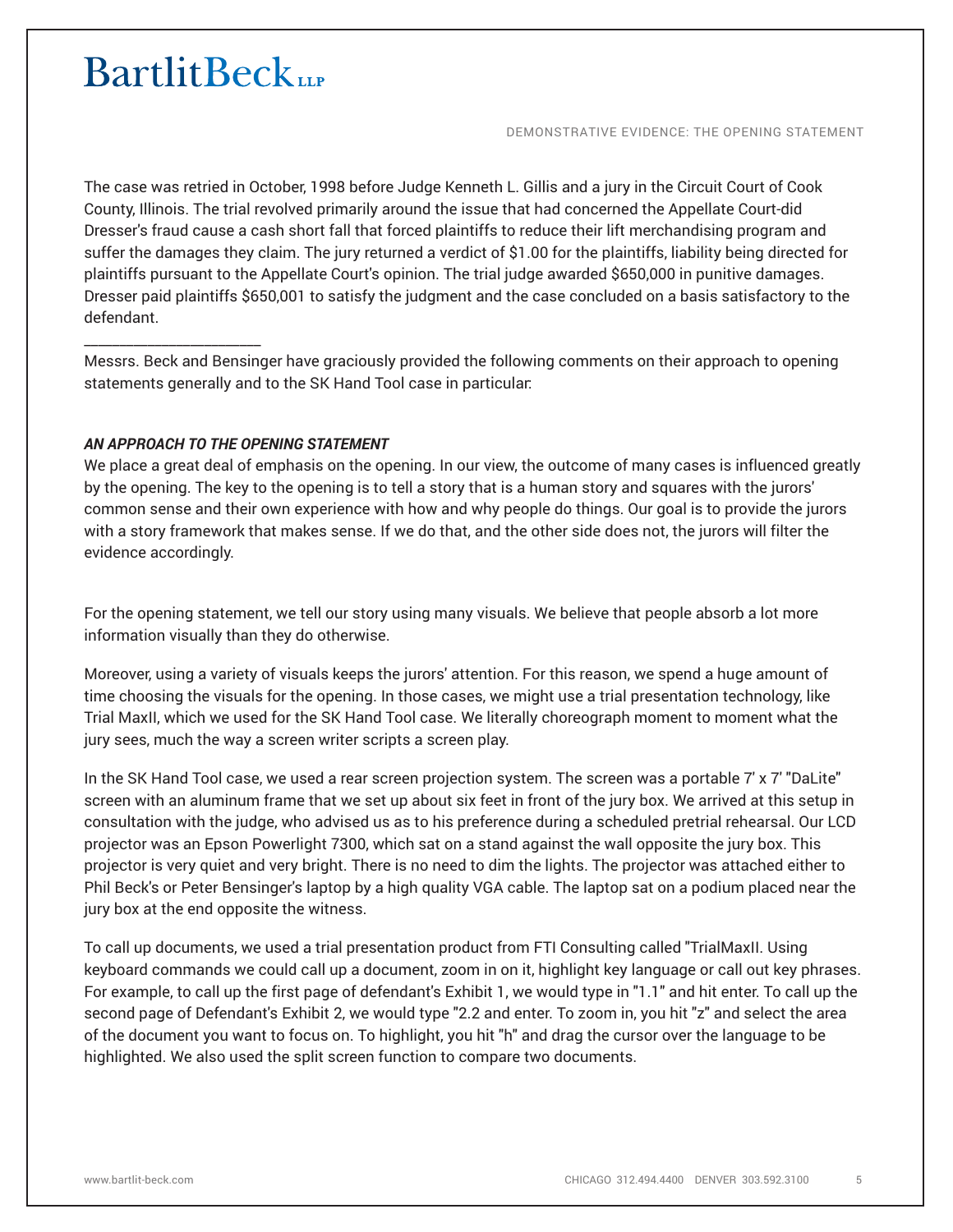DEMONSTRATIVE EVIDENCE: THE OPENING STATEMENT

There are several advantages to the rear screen projection setup. First, you have no overhead projector near the jury box that has a loud fan or blocks someone's view or casts a shadow on the screen when the lawyer walks in front of the screen. Second, using TrialMaxII with its zoom and call out features, the jurors can actually read for themselves what the documents say. Before the trial, we tested this system in the actual courtroom.

We sat in every seat in the jury box to ensure that each juror would be able to read the selected text. After the trial, we debriefed the jury and they were uniform in their praise for this rear screen projection set up.

We experiment with different approaches to find what works best. We do this in our mock courtroom with one of us in the jury box and the other operating the laptop with a rear screen projection set up. Using this rehearsal process, we decide which sentences in trial documents to highlight, whether to zoom in or to call them out, and whether to use a split screen to juxtapose two documents.

We spend many hours rehearsing to find the right presentation and have found that this investment pays off at trial. After all, jurors are accustomed to lawyers hectoring them. Instead, we take the time to let them read for themselves what the key documents actually say. We in effect are giving the jurors "the straight dope." We tell the story showing plaintiffs' own words written at the time and this approach builds our credibility with the jury.

While a number of visuals for the opening will be documents, a number will be demonstratives that we create ourselves. For example, in the SK matter, plaintiffs' theory was that because of Dresser's fraud, plaintiffs were delayed in implementing a planned lift program. We spent a great deal of time figuring out how to teach the jurors about the fundamentals of "lifts", a marketing practice in the hand tool business used to get the retailer to switch from one brand of hand tools to another. We decided to use a huge blank whiteboard and to diagram the lift merchandising practice as we explained the concepts to the jurors. We spent many hours choosing the colors for the chart and working out how to present this information in layers, step by step, so that the jurors would not be overwhelmed but instead had time to absorb the information.

In the SK trial, the jurors were allowed to take notes. During our opening statement, many jurors reproduced this lift chart in their notepads. The finished board became known as "Mr. Beck's lift chart" and opposing counsel and all the experts used it when they were discussing lifts.

The story behind the lift chart illustrates our general approach to opening statements. When you are telling a story that squares with the jurors' experience and is one that they can believe in, you are usually teaching them about a subject they do not know anything about. If you can teach them new concepts without condescending, the jurors feel good about themselves and you. You have established credibility with them and this affects how they see you as the trial proceeds.

#### *OPENING STATEMENT FOR THE DEFENDANT DRESSER INDUSTRIES*

#### **Introduction-Liability Is Not An Issue**

MR. BECK: Good afternoon, ladies and gentlemen. This big screen here-I am going to be showing some documents, so that's why it is here. We have a projector behind there, so a little bit later in my remarks I'll be showing some documents there.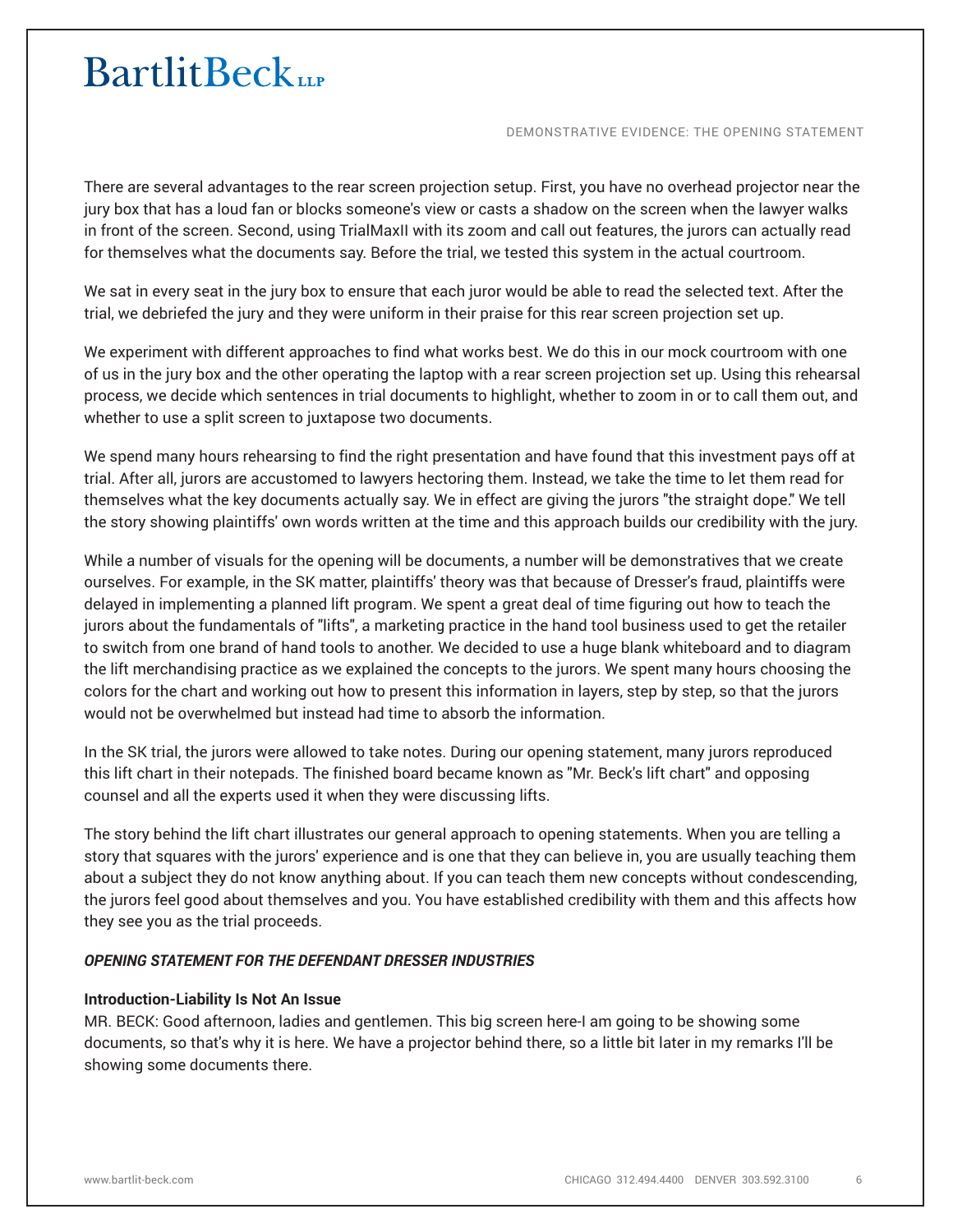DEMONSTRATIVE EVIDENCE: THE OPENING STATEMENT

This case is not about whether Dresser did something wrong. That's already been decided by somebody else. They decided that Dresser said things that were not true when they sold the company to Mr. Czuba and Mr. Corcoran [principals of the co-plaintiff Partners]. And they determined that that was fraud. And I am not allowed to ask you to redecide that issue. That issue has been decided. And we accept that.

#### **The Real Issue: Did Plaintiffs Suffer Harm As A Result Of Dresser's Fraud**

What has not been decided is whether Mr. Corcoran and Mr. Czuba suffered any harm beyond the harm that they have already been paid for, and that's the issue that you are going to be deciding in this trial.

Mr. Czuba and Mr. Corcoran claim that we said things that weren't true during the negotiations before the sale and that because of that they paid more money for the company than it was really worth, and that's the issue that was decided by the arbitrator in terms of whether they paid more than it was really worth because of the misstatements or the fraud. And the arbitrator decided that they paid \$1.3 million more than the company was really worth, and so we paid them back. So that injury that they did suffer because of the overcharge, they have been paid back on.

Now, Mr. Brace [the attorney for plaintiffs] said, "Well, that's true, but if you buy a car from somebody and it ends up that it has faulty brakes and you get in a big car crash, it is no answer for the guy to come back and say, 'Well, gee whiz. I gave you the money to fix the brakes because you had this big crash and you suffered all of these horrible injuries as a consequence of that.' "

Well, Mr. Czuba and Mr. Corcoran did not get into a big car crash. Mr. Czuba and Mr. Corcoran bought a company. They did a nice job in most respects running it, but it was a big gamble when they bought it. And two years later this car didn't crash. This car was sold [to FACOM] for \$4 million profit. They got \$2 million apiece for this car with the faulty brakes.

And once more, as Mr. Brace told you, they took that \$2 million profit from the company that we sold them and then they turned around and sold two years later and they made 20 million more dollars since then off the money from that original investment.

So the car with the faulty brakes, we paid for the brake change and they made \$22 million off of it so far. And what this case is about is they want you to give them another \$40 million, and the evidence is going to show that they are not entitled to that, that they have been paid in full and they have done quite well because of the transaction that they are complaining about.

#### **The Nature of the Lift Program**

You are going to hear a lot about lifts. Mr. Brace talked to you about lifts a little bit, and when I first got involved in this case, which actually was fairly recent—Mr. Brace has been involved in this dispute since back in 1984. I got involved more recently for this trial. So I haven't been around for the other trials, but I get all of the transcripts and I get to look at all of the exhibits that were used before and I have learned a lot about this, but when I first heard about lifts, it was helpful for me when somebody did kind of a diagram and showed me how they worked. So I thought I would spend a few minutes on this question of what lifts are and how they work.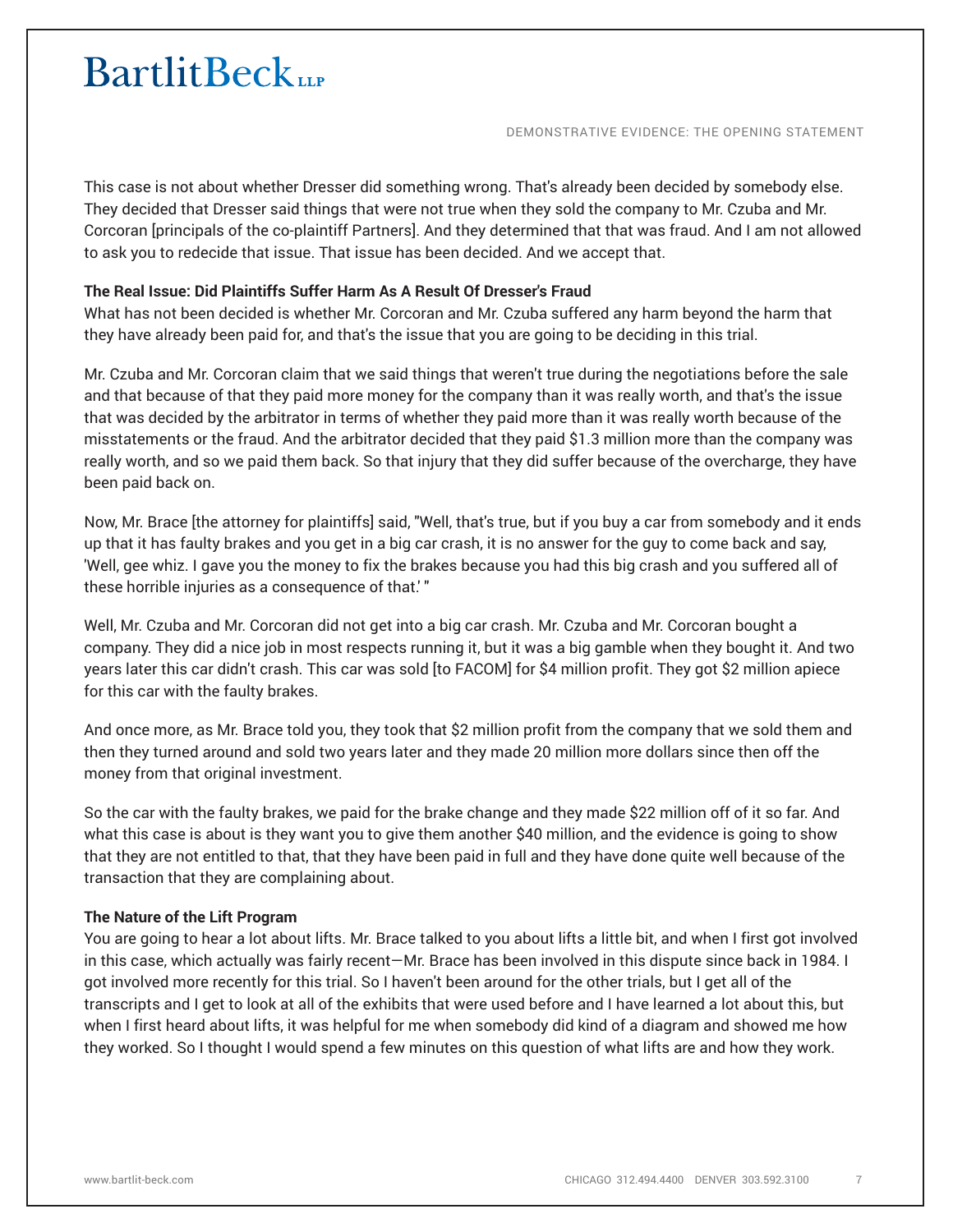DEMONSTRATIVE EVIDENCE: THE OPENING STATEMENT

This is what the evidence is going to show. Mr. Czuba or Mr. Corcoran, one of them will explain this. Let's say here that Easco, which is a different tool company, they are a competitor of SK, let's say that Easco has sold tools to the warehouse distributor. Mr. Brace mentioned a warehouse distributor. Sometimes they are called WD's or warehouse distributor. Let's say they sold a set of these wrenches, I am going to say, for \$100. The wrenches cost more than that, but it is easier to think that way. So they sell these wrenches for \$100 to the warehouse distributors, and then the warehouse distributor sells them to the auto parts shop or the hardware store, kind of the retail store and, of course, they mark it up and then the retail store does a little more. So now the retail store has got the Easco wrenches in there.

I have been practicing this. Here we go. There is the green wrench, the Easco wrench that the auto parts shop has.

So SK, especially under Mr. Czuba and Corcoran, they'd like to get the warehouse distributor to stock their wrenches and the retailer to stock their wrenches, but the problem is that the auto parts shop, they have a lot of things in their shop. They have tires and batteries and cables and everything else, and they don't want to have those display boards from five different companies with five different types of wrenches. They want to handle usually one line of wrenches, and they don't have room to stock both of them at once.

So if SK can persuade these fellows that they ought to be using SK wrenches, then they—this guy has to figure out what he is going to do with his green wrenches to get rid of them. That's where lifts come in.

What happens is that SK says, "If you'll buy our wrenches, we will buy back from you the Easco wrenches." So here is how it goes. SK sells some wrenches to the warehouse distributor, and SK's wrenches are by and large more expensive than Easco's, so they might charge \$150 for their wrenches, same number of wrenches, just more expensive, good wrenches, and so then the warehouse distributor sells the SK wrenches to the auto parts shop.

So now [the retailer] has got too many wrenches taking up room, so what he does then, this is where the lift comes, he takes his green [Easco] wrenches and he ships them back up to the warehouse distributor and he gets a refund from the warehouse distributor for whatever it is he paid. So it is a wash for him.

Then the warehouse distributor instead of returning it to Easco, who wouldn't be wild about that idea, they end up selling it to SK, and SK pays \$100 for the Easco wrenches. So that means the warehouse distributor is not out any money, the auto repair shop is not out any money, but then the problem is that SK sold them \$150 worth of wrenches, but they had to buy back \$100 of wrenches, and they make some profit, but they don't make \$100 profit on every set of wrenches.

So what do they do with the wrenches they bought back. They sell them to a liquidator, somebody whose business it is to buy distressed goods or seconds or things like that and then, you know, you sell them out of a big barrel somewhere for pretty cheap. And they pay—these are just approximate numbers, but the truth is they are about right in terms of their relationship to one another. They pay maybe \$25 to SK to take these wrenches off their hands.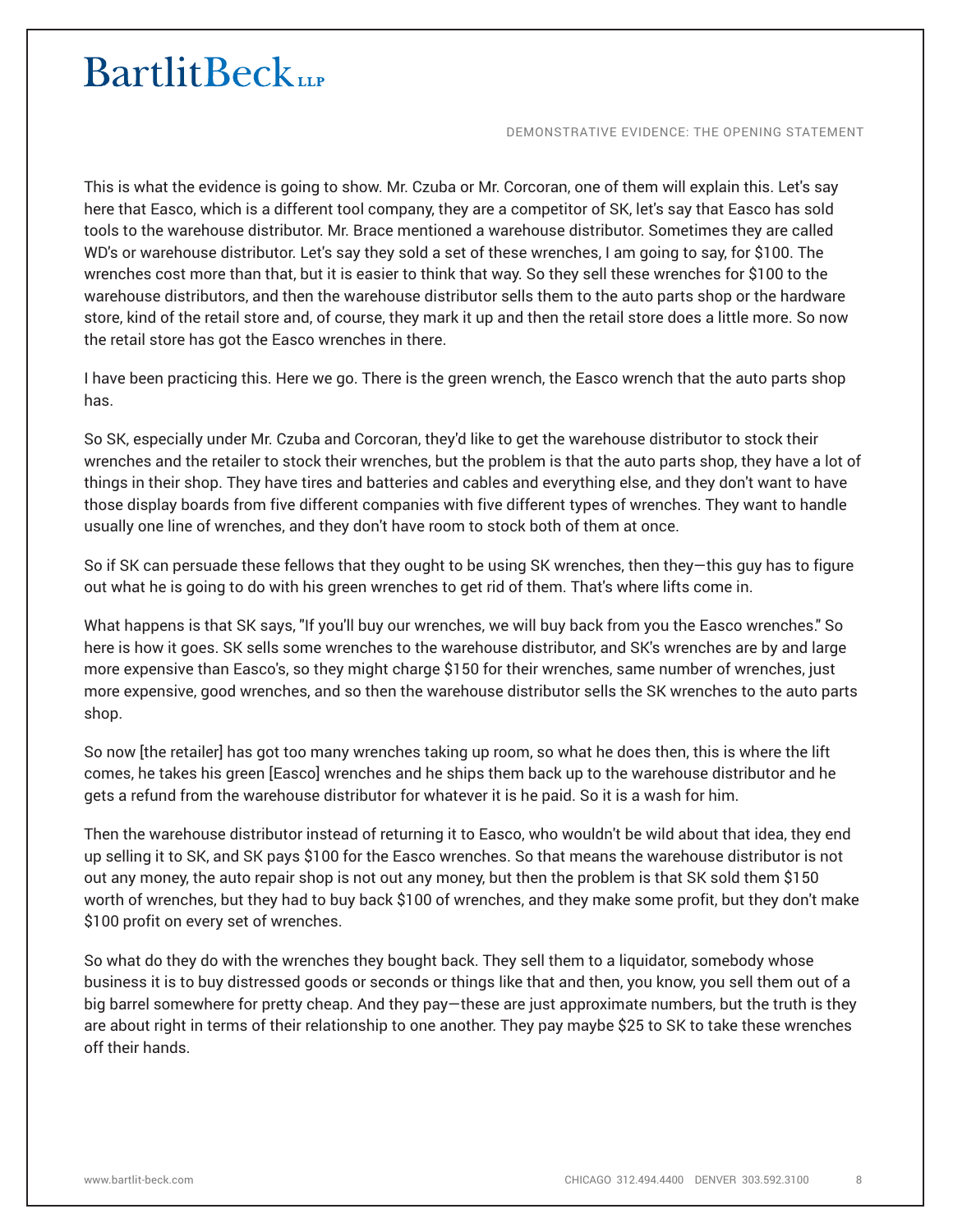DEMONSTRATIVE EVIDENCE: THE OPENING STATEMENT

So, what SK has done is they lost \$75 on the lift part, because they paid \$100 for those wrenches, and sold them for \$25.

Then they sold \$150 worth of wrenches, but most of it is not profit. So they are actually losing money, or at best, breaking even on the first sale.

So why would anybody engage in a sale like this, where you are losing money, or breaking even? And that is where the lift theory comes in.

Let me get over here. Excuse my back.

The lift theory is No. 1; you lose money on the first sale. And if you don't lose, maybe you break even, but it's not worth your while.

But then No. 2 is, you make it, you make money on the follow-on sales, because the idea is that Mr. Auto Repair Shop is going to keep reordering your wrenches, instead of the other guy's.

When all the wrenches come off that board, he is going to call up SK and order more wrenches, so that they go back on the board. So you make money on the follow-on sales.

Now, that's how lifts work, in theory.

#### **The Problems With The Lift Merchandising Approach**

They don't always work out the right way. There can be problems with this. You are going to hear that from the witnesses in this case. One problem could be, there is not enough follow-on sales by this guy to make it worthwhile. You have lost money in the first sale.

And the truth is, is this guy doesn't sell very many wrenches. So he doesn't order enough wrenches from you in the future to make it worthwhile; so not enough follow-on sales.

And then the second problem is, what about old Easco over there? You know, if you are out there lifting all Easco's tools out and stealing their customers away, Easco isn't going to stand still for it.

Easco is going to retaliate. And then what Easco is going to do is, they are going to start lifting your customers. Then you all end up back at square one, except you lost 75 bucks every time you did one of these lifts. So retaliation by Easco is a big problem. You end up back at square 1. Okay.

That's basically how lifts work; the lift theory, on how they can make your money in the right circumstance, and then the kind of problems that come along once in a while where they don't work out as well as you had hoped.

This is important both to their fraud claim, and what the fraud was that they complained about, as well as to what they claim they would have done with the business in order to make a whole bunch of money. So that is why I took this amount of time....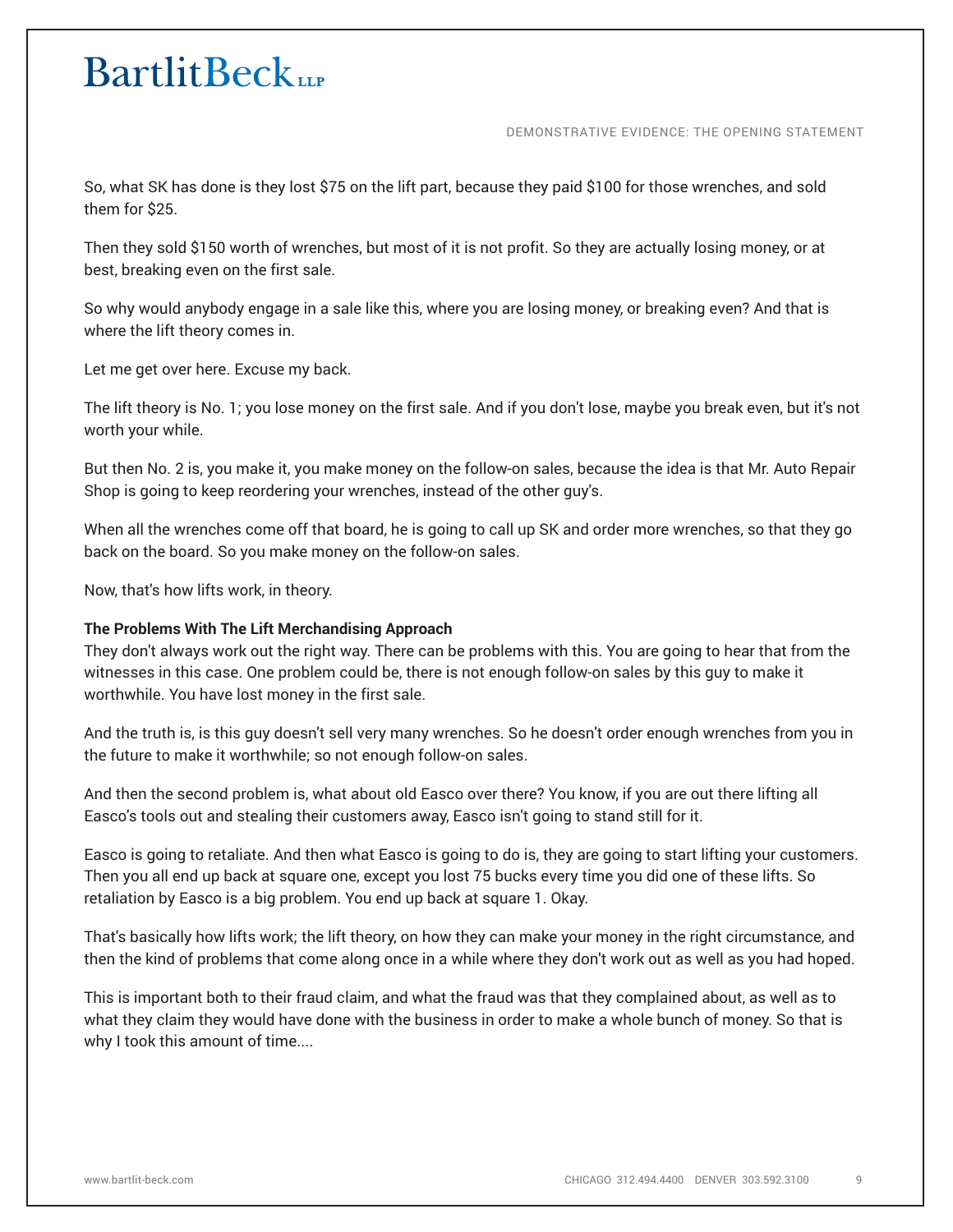DEMONSTRATIVE EVIDENCE: THE OPENING STATEMENT

#### **The Nature of Dresser's Fraud Regarding the "Lift" Obligations**

In fact, what the arbitrator's award [of \$1.3 million to plaintiffs] focused on was lifts. And what the claim was, was that we, being Dresser, had engaged in a whole bunch of lifts, and we hadn't told plaintiffs about it; and so after they bought the company, all these customers started saying, or basically the warehouse distributors started saying to them, where is my hundred dollars?

They already received the wrench, but they hadn't gotten credit yet for the hundred dollars. And this is called "unrecorded lifts", because we didn't carry them on our books the right way. And so what happened is: there basically was about \$800,000 worth of unrecorded lifts, where we had not told them that we had made these sales, and, but we owed the customers, all these lots of different customers, \$800,000 to take the wrenches off their hands.

So \$800,000 out of \$1.3 million was for lifts. And then there was about \$500,000 that was for a whole bunch of other claims. So lifts were the key thing here. Let me talk about what their core theory is in this case. Mr. Brace talked about it. And it comes down to lifts.

### **Plaintiffs' Alleged Delay In Starting New "Lift" Campaign Because of Dresser's Fraud**

Plaintiffs said that because they didn't know the true financial condition of the company when they bought it, that they had experienced a cash crunch in 1984, and this uncertainty, according to the plaintiffs, and because of that, they postponed a big program that they claim they had planned to start spending a couple million dollars on lifts beginning in January of 1984.

So that's what they claim in this case, is that beginning in January of 1984, they had a big plan to start spending a couple million dollars on lifts.

And they say that if they had done that, then they would have made money in 1985, and they wouldn't have had to sell the company, because of the follow-on sales; or they say that, we would have made money, and when we sold it in '85, we would have sold it for more money, because the company would be more attractive.

So, and you heard Mr. Brace there towards the end of his remarks say that what the plaintiffs claim happened is that they had a big program for millions of dollars of lifts in January of '84, right after they bought the company; and because of the cash crunch and the uncertainty, they postponed that until 1985.

Do you remember that exhibit he had up there, that had 300-some-thousand-dollars of the lifts in '84, and then \$1.3 million or something like that in '85? So their theory is we postponed our lift program, and that's, and that is what caused all of our problems.

Now, I'm going to spend most of my time this afternoon talking about whether in fact there is any evidence to back up their claim that they had a big lift program scheduled for January of 1984, because the evidence is going to show that that is not true....

#### **The Evidence Will Show Plaintiffs Had No Plans For A Lift Program in 1984**

And Mr. Brace has said that no one has questioned the integrity of Mr. Czuba and Mr. Corcoran, and I don't want to do that, but if they take the stand and they tell you that they had a lift program scheduled for January 1984, which is what they told their experts when they came up with these dollars, when I cross-examine them, I am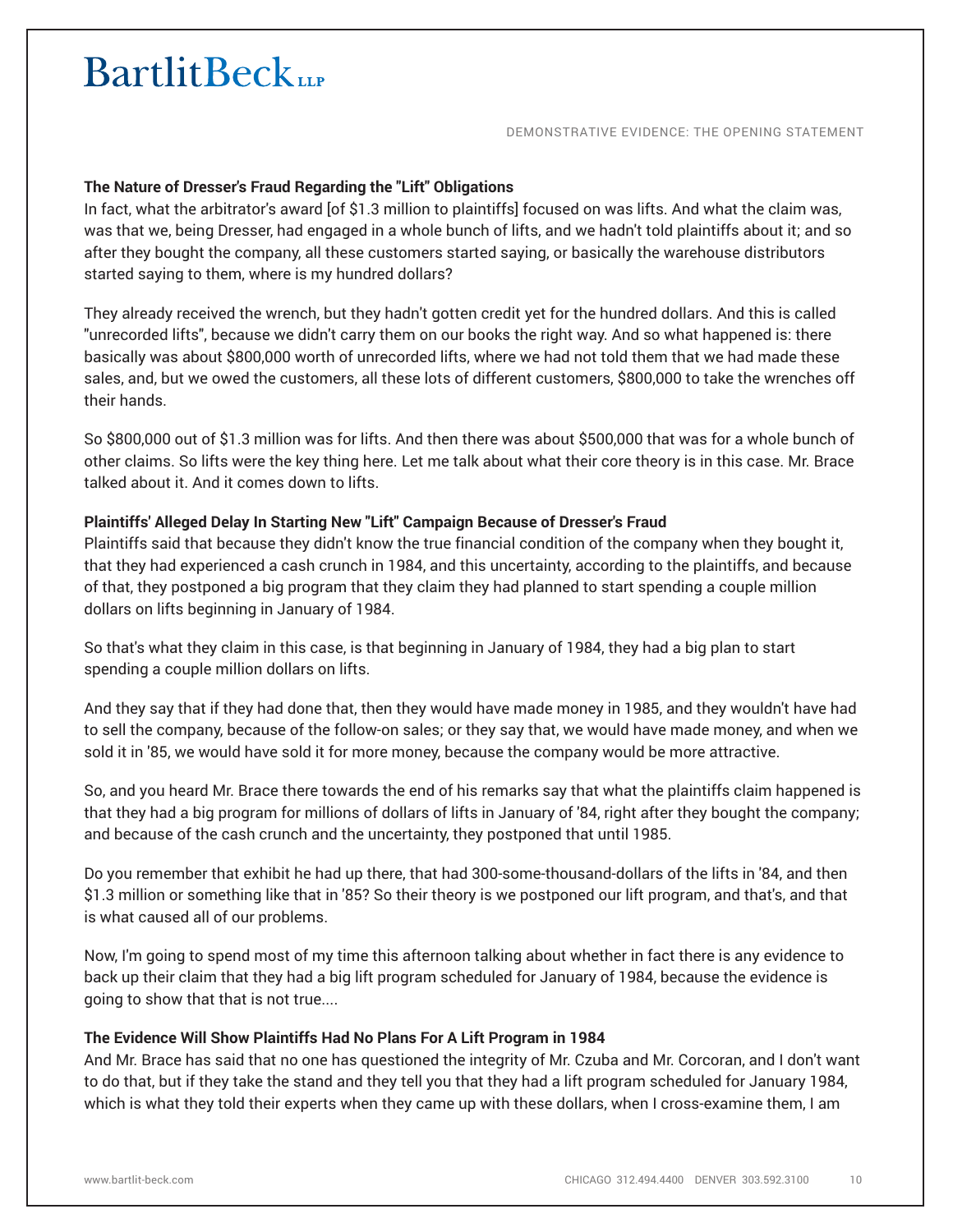DEMONSTRATIVE EVIDENCE: THE OPENING STATEMENT

going to show them the evidence that shows that that isn't true. I am going to show some of that to you today just to preview that.

First of all, Mr. Czuba and Mr. Corcoran when they were looking into buying this company wrote lots and lots of documents, memos to themselves, memos to the people that they wanted to lend them money. So they generated a whole bunch of documents when they were looking to buy this company. Once they bought the company and started running it, of course they had lots and lots more documents that they generated. Every month the reports would come in, the profit plans, all of the official records of the business. And the people who worked for them who were in charge of sales and production and finance, all of those guys, they wrote a lot of documents as well. And the people that lent them money wrote them documents. And the people who didn't lend them money wrote them documents.

So we have a whole bunch of people writing memos and documents about this company in late 1983 and '84 and '85, and there is not one document—out of all of the boxes that you'll see both sides stack up, there is not one document that anybody wrote that says that they had a multi-million dollar lift program scheduled for January of 1984. And there is not one document that says that they had any kind of lift program scheduled for 1984 that they had to cancel because of anything that Dresser did. So there is not one document that they are going to be able to show you that backs up their story.

#### **The Heller Plan Projections For Marketing Expenditures**

What is their basic claim. Let me move this out of the way here. Here is plaintiffs' basic claim about these lifts. What the Plaintiffs claim is that they had a plan back in 1983 when they bought the company on how much money they were going to spend on marketing. Mr. Brace showed you some of that—some of those numbers. So their marketing projections for how much they were going to spend in 1984 for all of marketing was \$5.6 million.

And that's in something called the Heller plan. This was a business document that Mr. Czuba and Mr. Corcoran wrote and they sent to Heller. The guys who lent them money. And they had all of these financial projections. Everybody calls it the Heller plan even though all Heller did was receive it in the mail and look at it, but it was the plan they sent to Heller.

Mr. Czuba and Mr. Corcoran say, and it was in this plan, that they were going to spend \$5.6 million on marketing for the entire year of 1984. And then the actual marketing expenditures—I am going to just put marketing under here so that we remember what we are talking about.

The actual 1984 marketing expenditures ended up being lower than that. It was \$4.1 million. So here we have a \$1.5 million difference from what they planned to spend on marketing and what they actually spent at the end of the year.

And what the Plaintiffs say is that all of this would have been spent on lifts, all of it for lifts, and this was their January 1984 lift program they claim they had, and then what they say is we cancelled it in January, cancelled the lift program that was supposed to start in January. That's what they say.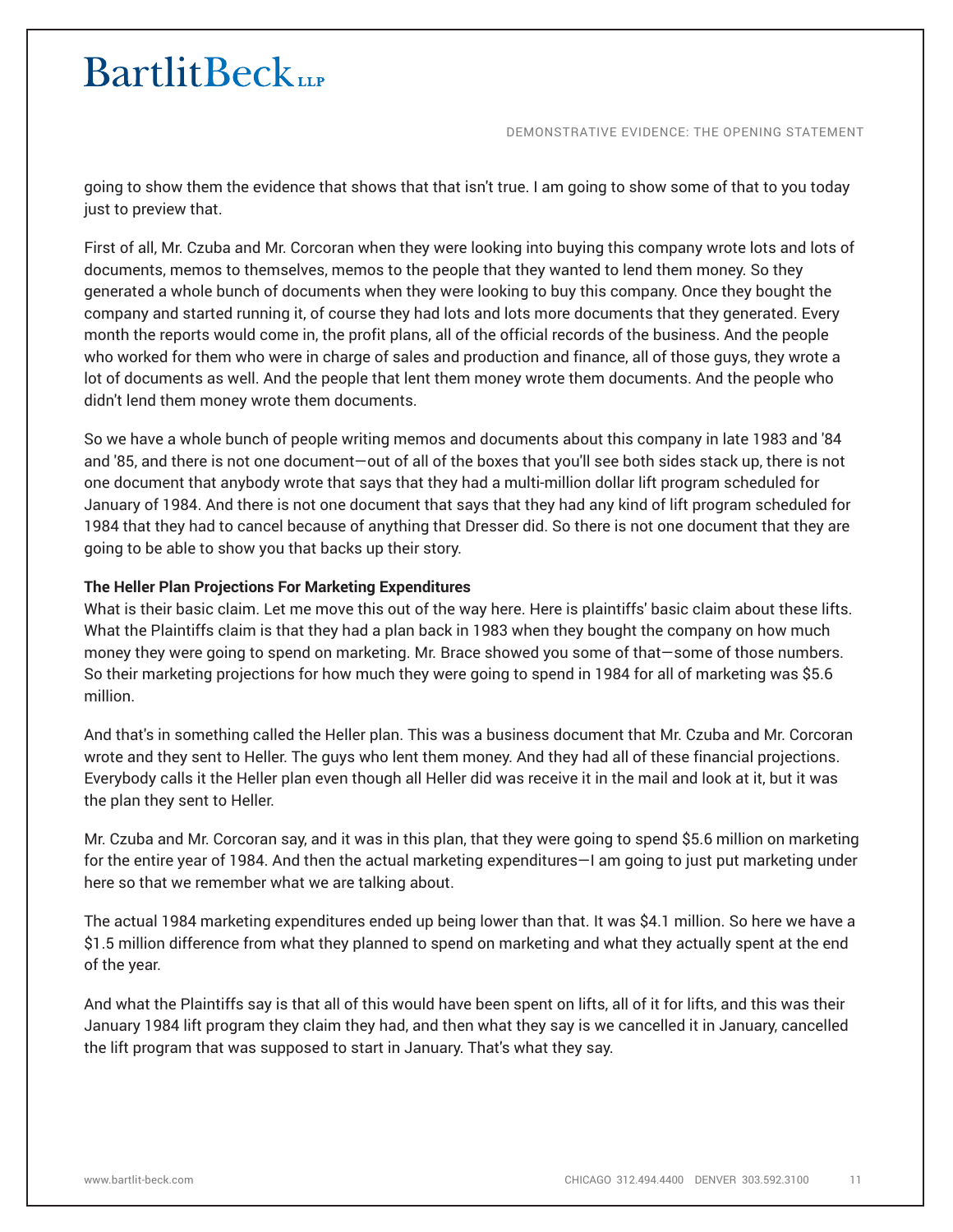DEMONSTRATIVE EVIDENCE: THE OPENING STATEMENT

Now, what I'd like to do is look at some of the actual business documents that were written at the time that bear on whether this claim of theirs is true.

First of all, I am going to show you this Heller plan. You can see here at the top it is SK Hand Tool Corporation Financing Proposal. That's the cover sheet. I actually have it here. This is the actual document that was sent by them to Heller to persuade Heller they should lend them some money. And then along with it there were some financial projections that got updated now and then. So that's an exhibit as well.

The Heller plan, your Honor, for the record, is DRX 340 and the financial projections are DRX 21.

So what does the Heller plan say about marketing. Where do they get this \$5.6 million number. They have—first of all, the \$5.6 million is in one of the financial projections that went along with it, and we don't disagree with them that that's what this number says, so I am not going to take the time to show you the little column in this document here. So \$5.6 million for 1984 is what they planned in the Heller plan. But what did they say about how they were going to spend that money. And here is the beginning of their discussion on sales increase strategy, and I am going to make some of these paragraphs bigger so that we can focus in on them.

### **The Heller Plan Marketing Projections Do Not Contain A Lift Program**

You'll have this document at the end of the case and you can read this section of the plan. It goes for about two pages, and they talk about how they are going to increase sales, and none of the things that Mr. Brace talked about are in the plan. They don't say in this plan that they were going to spend a lot of money on lifts.

They now claim they had a plan all along to spend a couple million dollars beginning in January on lifts, but that was the center piece of their turnaround plan. Well, in the plan that they sent to the guys that lent them \$7 million, they don't say that. They don't say anything about it.

What do they say. Let me see if I can focus in on—well, we'll just blow this one up here. This is the first paragraph of their strategy. So they are summarized, and they are saying that "the market share—SK's market share," that's under Dresser, "in its major market segment, serious amateurs, has declined from 30 percent to 10 percent in the last five years. This was the result of the aforementioned slow response to the changing retail environment, severe price competition and poor promotion.

And incidentally, I am not claiming that Dresser did a good job running this company. If we had done such a swell job, we wouldn't have sold it.

They go on to say, "Prices have firmed up after dropping 25 to 30 percent in an obvious marketing penetration strategy undertaken by SK's two major competitors, Easco," that's one I mentioned before, "and Stanley ". And then just focus in on this next sentence if you would. Here Mr. Corcoran and Mr. Czuba say that, "SK's promotional strategy has been erratic"—remember now this is SK under Dresser—"but with an overall negative direction, i.e., from largely consumer oriented pull marketing to largely trade oriented push marketing."

Now, let's stop for a minute. What they are saying in the letter they sent to Heller is that Dresser has done a bad job because they have moved away from the smart way of doing it, consumer oriented pull marketing, to the dumb way of doing it, push marketing. Big mistake by Dresser according to the document they wrote at the time. Pull marketing and push marketing are phrases that Mr. Brace used.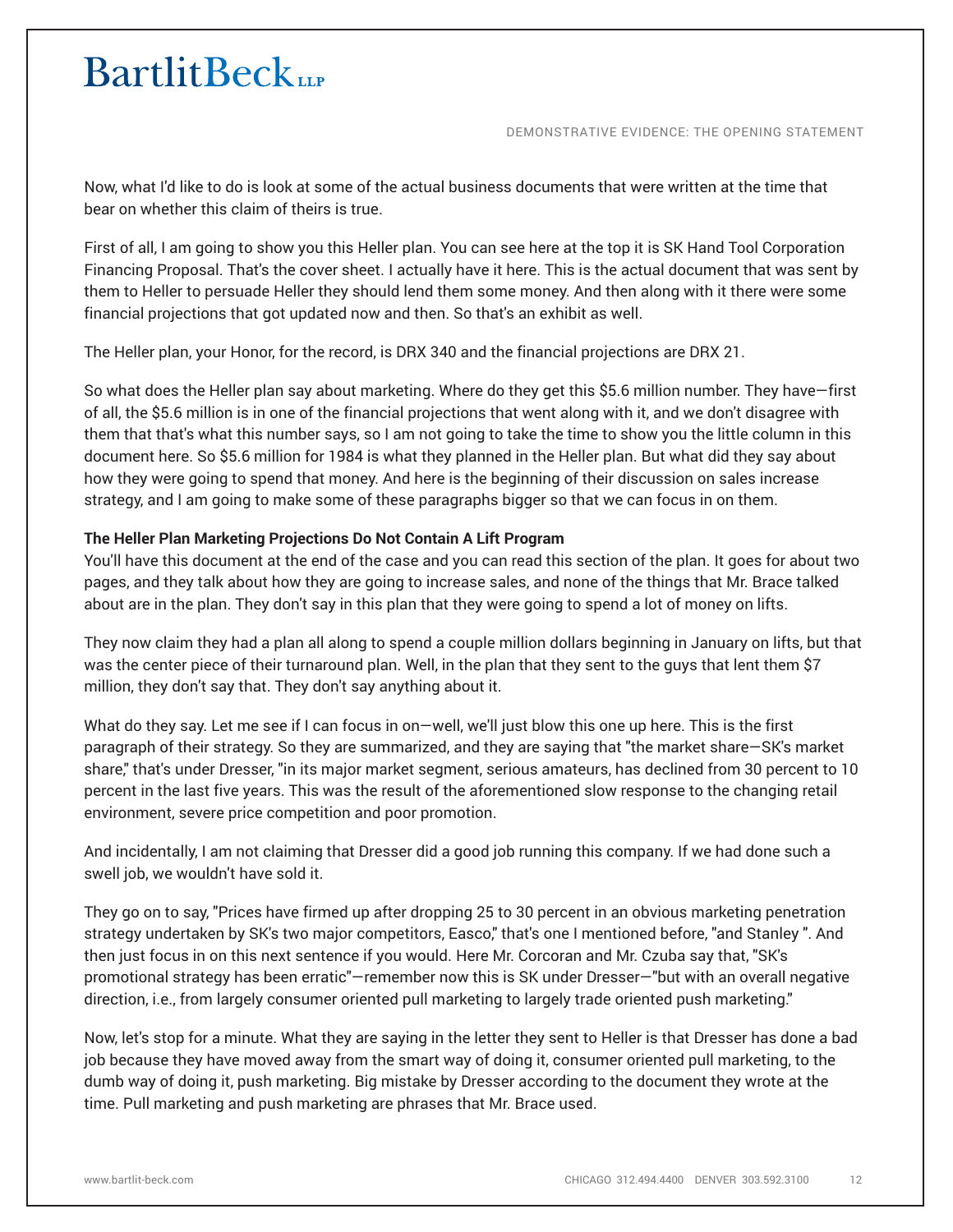DEMONSTRATIVE EVIDENCE: THE OPENING STATEMENT

Pull marketing is when you say, the way I'm going to increase sales is, I'm going to persuade the fellow who is not even on the chart here, Ralph, who is fixing his car, or Francine, who needs a wrench to fix her plumbing, that SK wrenches are the best wrenches in the world.

So it's like a brand name, like Gatorade, somebody that works with Gatorade. It's kind of the consumer-driven advertising, to create demand among the consumers. That is called pull advertising, because if you can create it, then it just pulls those wrenches straight through the system.

Push advertising is where, or push marketing is where you try to push the wrenches through the system by making it worth the while for the warehouse distributor or the retail store to carry your wrenches.

So that is the phrases we use. And I'm not a marketing expert. But that is what they said.

And at the time that they wrote the plan that they submitted to the lender, they did not say, what we want to do is spend millions of dollars on lifts, which is push marketing.

They said, Dresser has made a mistake, spending too much of their money on push marketing, and getting away from pull marketing. So that is what they said.

Let's look at the next page. This continues on with the discussion of their strategy to increase sales.

And here I'm going to ask you to focus on these two paragraphs here. Here they are going on—this is, remember the push-pull thing? Now they are now going to testify that, gee, what we want to do is push marketing, millions of dollars on lifts—here they are—to their lender....

So what Mr. Brace told you, and what I think they are going to get up on the stand and testify to, is that they had a plan—that is what their claim is—that they were going to spend millions of dollars on lifts, push marketing, and they had that plan from day one, and only because of us did they abandon it.

But the document they sent to the guys who lent them \$7 million said that Dresser made a mistake in that direction. They were going to be more oriented toward the consumer, towards pull advertising, and they weren't going to do anything, they weren't going to finalize their plans at all until they had done their big research study.

So Heller gets the plan, and talks with Mr. Czuba and Mr. Corcoran. And they lend them the money. And Mr. Czuba and Mr. Corcoran buy the company.

Let me put up here—I'm going on—I started off a little timeline that is going to help us, I hope. We've got back here the Heller plan back in September of 1983.

And you remember that the Heller plan said they were going to spend \$5.6 million on marketing. So I'm going to put marketing down here. Whoops; put it in the wrong place.

Marketing; and the Heller plan says they are going to spend 5.6 million. We will come back, and we will compare that number to what happened later.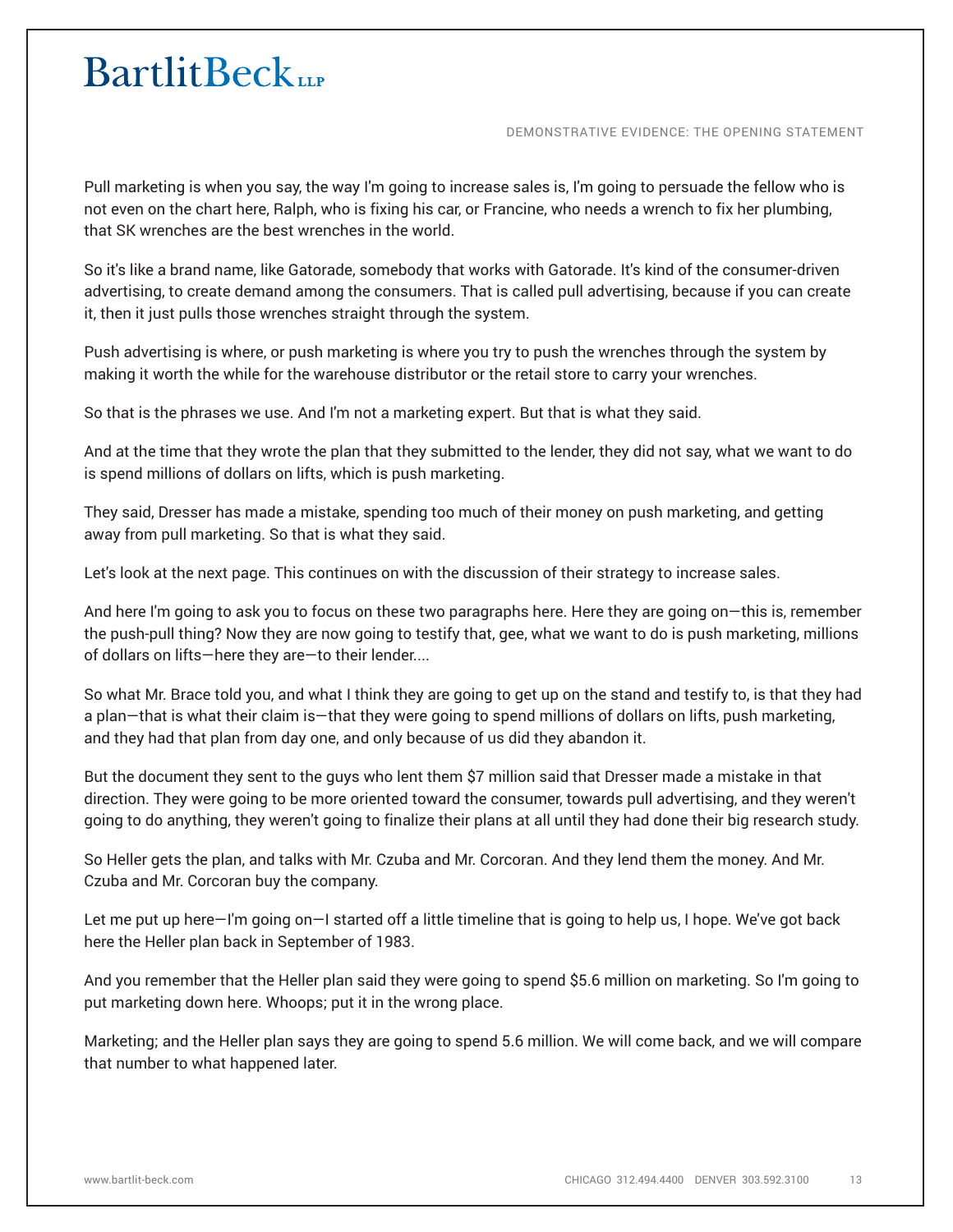DEMONSTRATIVE EVIDENCE: THE OPENING STATEMENT

So they buy the company. Heller lends them the money. And then they go on and they run the company.

#### **The 1984 Profit Plan—There Was No Cash Crunch**

And Mr. Brace said that in these months after the purchase, the end of 1983, going into 1984, that is when the plaintiffs start learning these big problems. So what the plaintiffs say is that during this period in here, late '83, early '84, what did they have? They had a cash crunch, they had the uncertainty, according to them, and they say they canceled the big January lift program.

Okay. They won't show you any document, not one, that says that.

What do the documents actually show? Well, they wrote this Heller Plan before they were in there running the company. After they got in and started running the company, they learned more, as anybody would. And they got to understand the business better.

They got to meet the customers and understand the customers better. They got to meet their own employees and understand them better, and see what the company really could do.

And so one of the things they started working on right around in January, then continuing through February, was a new business plan, that was going to be the blueprint for how they were going to run the company for the rest of 1984; because there had been a bunch of projections before they had gotten in there and actually seen how the business operated.

So they had lots of meetings on the new business plan. And all the people who worked for them were at them; the head of the big departments, like sales, and production, and marketing and finance. They all had these meetings, and got together and developed a new business plan on what they thought they could accomplish with the company.

And it started to take shape in January, February, and then finally was written up and finally published in March of 1984.

Let me just show you this document.

This is the 1984 profit plan that they all worked on so hard from January and February into March. It's pretty thick. It has a lot of financial projections and discussions of what they planned to do with the business, now that Mr. Czuba and Mr. Corcoran had been in there for a few months.

I'll put over here the 1984 profit plan.

And this, of course, is after Mr. Czuba and Mr. Corcoran now claim that they had had this horrible cash crunch, horrible uncertainty, and had canceled a million and a half dollars in lifts. That is what they claim.

Let's see what the actual profit plan said. Here is the first page of the profit plan.

I'm going to highlight the top left-hand corner, and you can see it. We've got SK Hand Tool Corporation, 1984 profit plan. This was the thing that is published in March, after they know about all these problems that they are now claiming.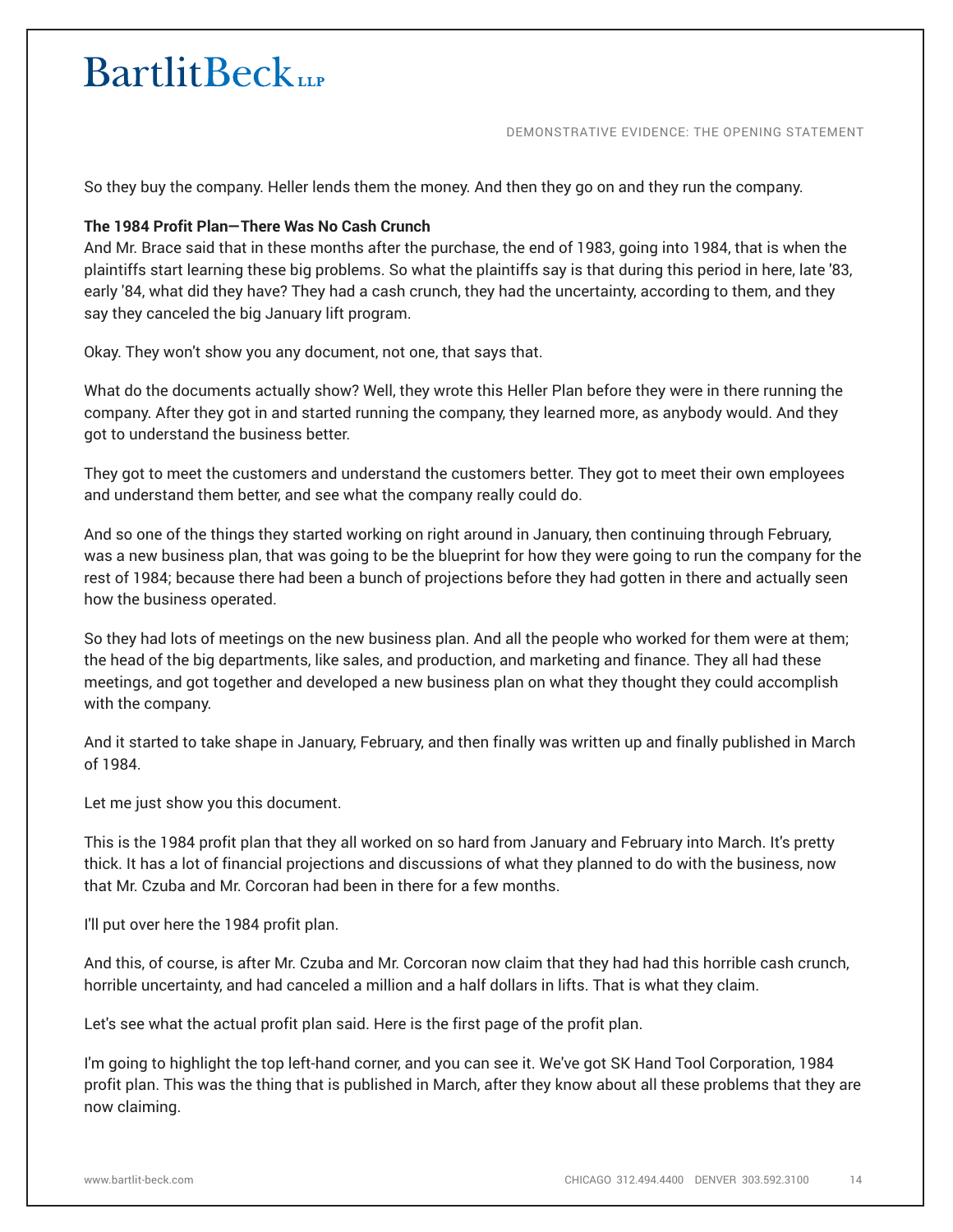DEMONSTRATIVE EVIDENCE: THE OPENING STATEMENT

And here we have, this is "Total" that means total for the year. And over here, under "Selling,"that is the same thing as marketing. All the witnesses are going to agree to that. There is not going to be a fight about that.

So what they are projecting as their marketing costs here in March of 1984, after all these problems supposedly caused them to cancel the supposed lift program, \$5.5 million. We'll call this the "March profit plan," so that we keep the months straight; \$5.5 million.

So they didn't miss out on a million and a half here by March. They didn't cancel the plan. The evidence is going to show, of a million and a half in lifts, their plan in March was to spend almost exactly the same as they had planned to spend way back in September.

### **The Plaintiffs Projected Large Sales Increases After Allegedly Suffering Cash Shortfall Because of Dresser Fraud**

And those sales projections are interesting too, because sales that they were projecting way back here in September, they were projecting \$33 million. That was a huge increase over what Dresser had the year before.

Plaintiffs are going to take the stand. They are going to swear they canceled the big lift program in January, which meant that they were going to take it in the shorts on sales basically. What did they project in March in real life? \$36 million.

So, the real business documents show that after this period, where they are now claiming all the bad effects, they were going to spend the same amount on marketing; they actually thought sales were going to go up, not down.

What are the plaintiffs going to say? How are they going to explain the March, 1984 profit plan?

### **Plaintiffs Will Contradict Their Own Internal Financial Documents**

Well, we got to take their depositions. With all the business going on now with President Clinton, you have probably all learned more about depositions than you ever wanted to know.

But both sides got to take the sworn testimony of the other side's witnesses in advance of trial, so we know what they are going to say, and they know what our people are going to say.

Well, here is what Mr. Czuba is going to say. Mr. Czuba is going to say, while it's true that the March profit plan says we are going to spend almost as much as we did, as we had originally planned, just inconsequential difference, while it's true that the sales that we projected after all these bad things that are supposed to have happened in March, they're higher, this plan was never a serious plan.

Mr. Czuba is going to testify that this 1984 profit plan, that at one point he actually admitted it was an arduous process to put it together, they worked long and hard on it, with all the key guys in the business, but now he is going to say, in light of these numbers, that it was not a serious plan; "I never ran the business according to this plan, this was actually more of a training exercise than it was a business plan."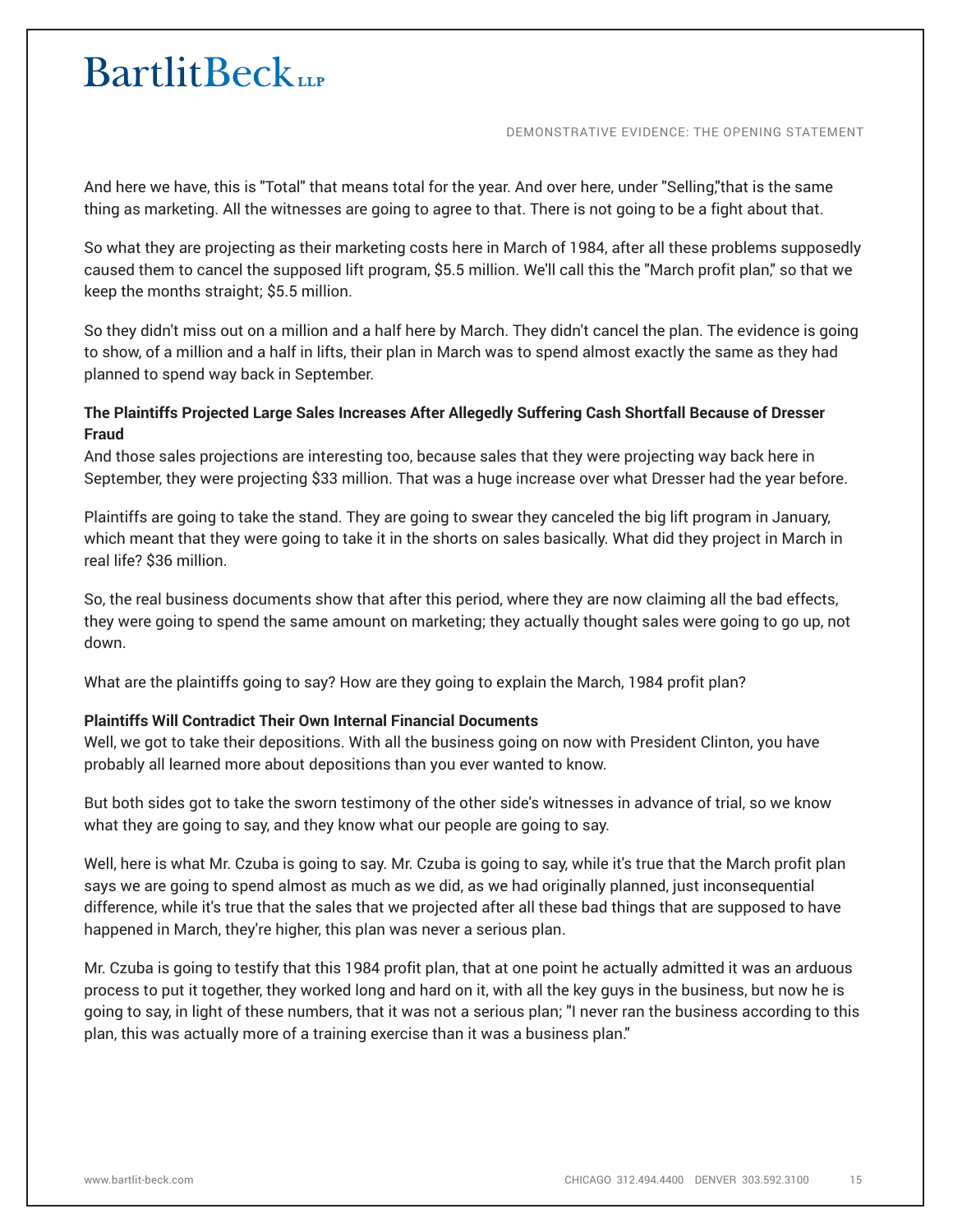DEMONSTRATIVE EVIDENCE: THE OPENING STATEMENT

He is going to say that the guys who worked for him, he just decided he would let them make up this business plan as a training exercise, but he never ran the business under this plan.

So then we say, well, where is the plan, the real plan?

And he said, well, I ran the business off of a computer model that I had, and I never showed it to any of the guys who worked for me, and I never printed it out. So I can't give you a copy of it. And I didn't save it on a disk, so we can't call it up on the computer and look at it. But I did have a secret computer model that I ran the business off of, and I never told anybody who worked for me about that. But this was not the real plan. We never ran the business according to this plan.

### **Plaintiffs Actually Followed the Written 1984 Business Plan They Now Say Was Not Used**

That is what Mr. Czuba's story is going to be. But the evidence is going to show that that story is not true, because every month, all the folks who ran the company out there on the factory floor and in the sales field, they had to report to Mr. Czuba and Mr. Corcoran on how they were doing, and they wrote documents that are called monthly operations letters.

And what happened is, all the key guys would get together, and they would write a summary of what had happened in the last month, and whether they met their goals.

And then each one of them would have to write his own report, two or three pages long, and then put them together into a monthly operations letter.

And they would explain in the monthly operations letter, here is what the plan was that we are running the company according to, and here is what we did in real life, and if we didn't accomplish our goals, here is why.

And these monthly operation letters are not just silly little letters. These things —this is the May operations letter. It is Defendant's Exhibit 104.

It's actually written in June, because you know, it takes a couple weeks before they can write the recap for the May operations letter.

And I think—I counted it up, I wrote it down—it's 52 pages long, is the one from May. And they are all pretty much like this.

Let's take a look at the couple pages from the May operations letter.

Just putting this up here, so you can see, that's the May operations letter. And again, just to save time, we will just use one example. We will go up to the top half here. Maybe I can make that bigger; let's see. Here we go.

Operations letter, it's for the month of May of 1984, written over here in June of 1984, sent to Mr. Czuba and Mr. Corcoran, copies to all these guys. They are basically the department heads, the guys who were running the business, who have to follow the plan.

So now we have a plan over here. We got net sales. We will just take this, because it's the first item that they talked about.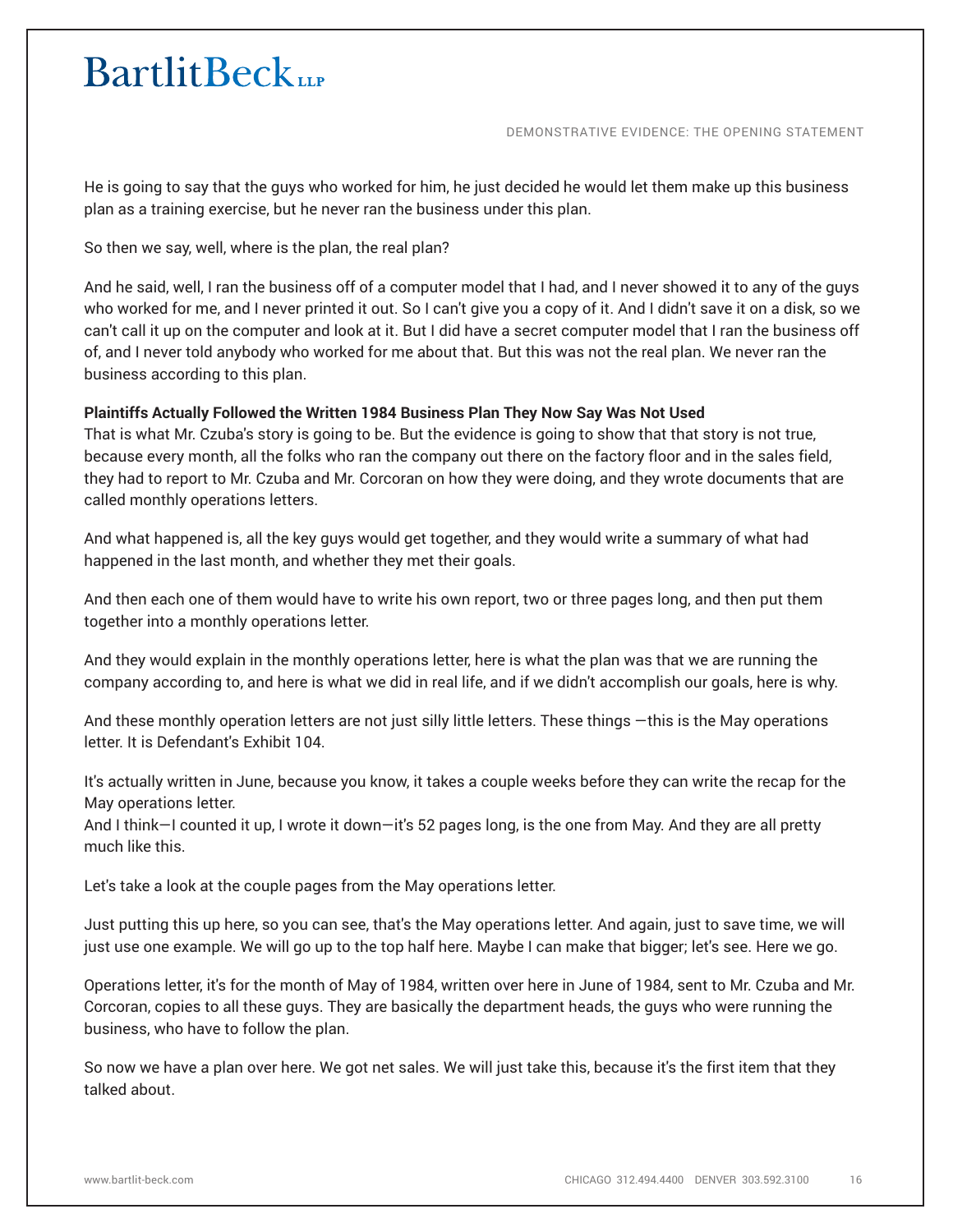DEMONSTRATIVE EVIDENCE: THE OPENING STATEMENT

And you can see net sales. Here they say Actual. And all these are in thousands of dollars. All the documents that you see with numbers on them, if it says 2, that means 2,000. If it says, you know, 2505, that means \$2,505,000. So that was what they actually did. Here you can see the fore—the FC for plan, is what the next column says. FC means forecast. You know, it's what they are predicting, or plan. It's another way of saying the forecast.

Then they compare how they did in real life with what they had planned, for the blueprint of the company. Then they have the difference here.

So let's see how this compares with the numbers that we might find in the profit plan that Mr. Czuba is going to testify under oath was not the real plan that they were to run the business by.

### **Comparison of Two Operating Plans Through Use of Computerized Split Screen**

This gets to be the tricky part. There we go. I'm going to try a set of two documents next to each other. I'll bring this thing back here in a second.

Here we go. Our old friend the 1984 profit plan. That's the first page, and I am going to turn to Page 25 of the profit plan now. Okay.

Now, you can't read anything on this, of course, so let me blow up some key items and then we'll put them together here. I am going to grab at the top the title as well as the little column headings. So there you see "1984 profit plan gross to net shipments" and here it has year to date and it has all of the months. And remember we looked up here. We were looking at May of 1984. So I am going to highlight May of 1984. Then we'll go down here and we'll grab the row called "net shipments" because that's the same as net sales which is what we looked at before, and we'll just put that underneath the heading there. We'll move these down so we can compare them. Okay.

Up on the top we have the operations letter that they write every month saying how we compared to plan and the plan that they ran the business by was \$3,024,000 on the plan for May. Let's see what the profit plan said for May, the plan that Mr. Czuba is going to tell you was never a serious plan. 3024. You can take every single monthly operations letter, 90 pages long, 50 pages long, every month of the year when they wrote these things and every page compares how they did in some item, sometimes real small items, to how they were planning to do, and every single number and every single one of these documents when it talks about the plan talks about this plan. It doesn't talk about any kind of a secret computer plan.

So the evidence is going to show that notwithstanding what Mr. Czuba now says when he is asking for \$40 million, back when the people were running the company month to month making business decisions, this is the plan they followed. And, of course, this is the plan that was written in March after all of these supposedly bad things caused them to cancel the big lift program, but it has the same marketing number and projecting even higher sales.

### **Implementation Of Another Marketing Approach-the "Board" Program and Decrease of Expenditures for the "Lift" Program**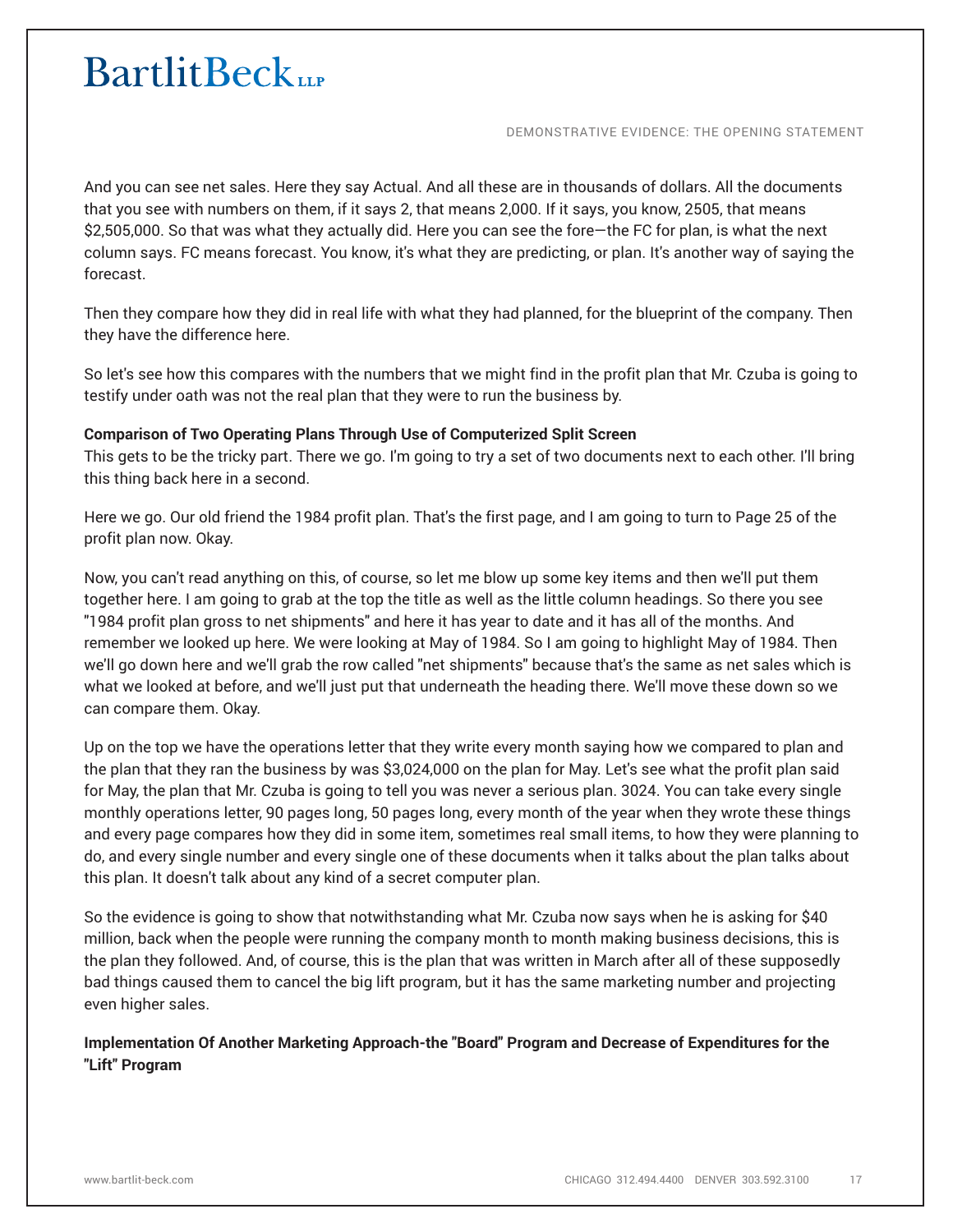DEMONSTRATIVE EVIDENCE: THE OPENING STATEMENT

[Editors' note: Through a series of projected exhibits, Mr. Beck demonstrated that SK maintained its budgeting for the lift program even after the plaintiffs claimed they lost money because of the fraudulent representations regarding the company's lift obligations to purchasers. Then, through the use of subsequently projected exhibits, Mr. Beck demonstrated that monies were not spent on the 1984 lift program because marketing funds were diverted to a new merchandising program—the "board" program and not because losses due to Dresser's fraud prevented them from doing so.]

I am going to get done with all of those blowups here, but we are on the same page and I am going to hone in on this page again, lift expense. We were looking at the numbers before, but now let's look at the explanation that they —Mr. Gustafson, the sales manager, head of marketing, he was the vice president of the company, let's see what Mr. Gustafson said for why they didn't meet the plan. He talks about the monthly variance. That's the difference that has been caused by the board program because the board program has decreased the amount of lifts. And then when he explains why the yearly numbers.

Those numbers up there are the yearly numbers, the year variance is caused by the board program in lieu of lifts. So what happened is that instead of doing lifts, they decided to do something called a board program, and that's where they spent their money instead of spending their money on lifts.

What's a board program. Well, the board program was not Dresser's idea. This was basically Mr. Czuba's baby. Mr. Czuba thought that he had figured out a better way to do this push marketing where you persuade people to carry your tools. And essentially what—the board program is a little more complicated than this, but here is the general idea. Those display boards that you have been looking at for the last two days with all of the wrenches, that's a board and then it has a lot of wrenches on it. The idea is if you want a new customer to start carrying your wrenches instead of Easco's, what you do is you sell them a nice fancy board and all of the wrenches on it real cheap, and that way it is kind of like an introductory offer and they get these real nice boards and real nice wrenches and they don't have to pay very much money for it. Now, of course you don't make any money by giving away your boards and giving away your wrenches. Why would you want to do that? The same reason you would want to do lifts.

Because you hope the follow-on sales, once the customers come by and buy all of the wrenches, then the retailer will reorder the wrenches and restock the board. So it is kind of a—from a manufacturers point of view, almost like a loss leader. To use one of Mr. Brace's analogies, you are sowing the seeds and hoping that you are going to reap the benefit later on. You are planting the seeds by losing money on the board, hoping that you get to harvest the crops later on when they start ordering more boards—more tools, rather. So that's the theory behind the board program. This was a bright idea that Mr. Czuba had.

#### **The Failure of the Board Merchandising Program**

The problem is that the board program that Mr. Czuba came up with was a colossal flop, and we are not faulting him. Dresser has certainly made its share of mistakes in this business. This idea that Mr. Czuba decided to implement didn't work. Why not? Because the existing customers said, "I'd like some of those cheap boards and those cheap wrenches," and so what they did, even though they ordered through the wholesalers—we looked at this distribution system before. So what would happen is Frank's Auto Shop would call up the warehouse distributor, even though he is already carrying SK wrenches, and he'd say, "Give me some of those cheap boards, that way I can make more money on my wrenches," and some of the warehousers would do it. It ended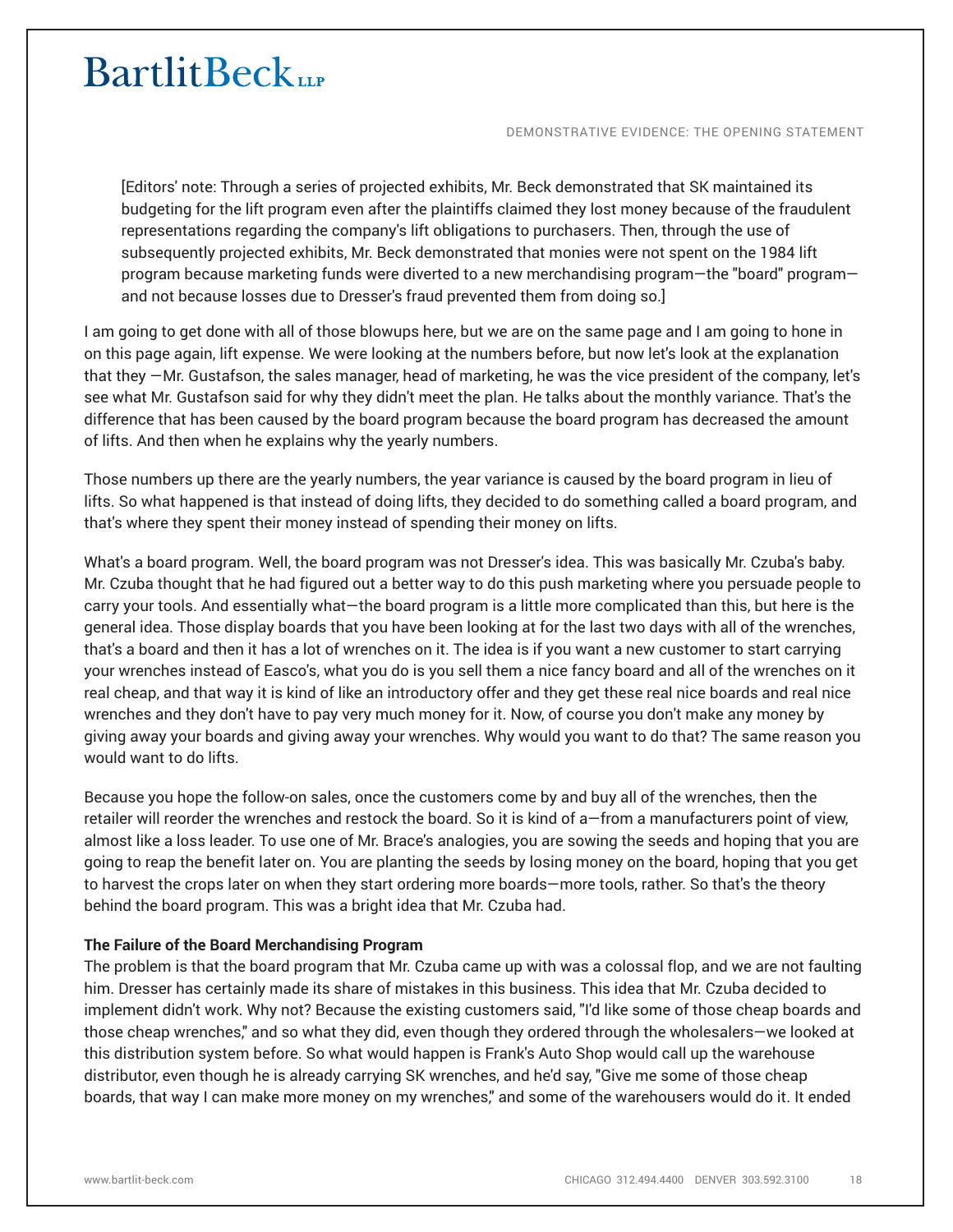DEMONSTRATIVE EVIDENCE: THE OPENING STATEMENT

up that the introductory offer for new customers, a lot of it was being bought by the old customers. What Mr. Czuba and the fellows who worked for them called that was rip-offs, and Mr. Czuba had estimated when he implemented his board program that rip-offs would account for about two percent of the orders here, but, in fact, they accounted for about 20 percent of the orders. So the board program was a major fiasco and yet that's where they decided to spend their money according to the business documents instead of the lift program.

### **SK's Failure To Meet Sales Expectations Had Nothing To Do With Dresser's Fraud**

We talked about what Mr. Czuba and Mr. Corcoran had projected for sales. Remember here, this is the Heller plan. They said back in September we are going to sell \$33 million worth of wrenches. In March after all of this supposed stuff happened to them, they upped the estimate to \$36 million in wrenches.

What were the actual sales? Again, with time running short, I am not going to show you the numbers in the documents. It was \$30 million, just under 30 million. So that was a big advance, incidentally, compared to where Dresser had been. Dresser had been down closer to 20 million. So they made some real progress. They did a nice job in many respects, and I don't want you to think that we are saying they did a lousy job or they didn't try hard or anything like that. So they increased the sales a lot, all of the way to \$30 million, but they didn't get to \$36 million, which was the profit plan, and they didn't get to \$33 million which was their original estimate.

Why not. Now, one of Mr. Brace's favorite charts, the ones that the paid experts did that show those bars where one of them is higher than the other, he said that the difference there between the projected sales and the actual sales, why that was because of Dresser's fraud and because all of the bad things Dresser did, they had to cancel the lift program and, therefore, they didn't get all of the sales that would have come from the lift program. That's why there is the big difference.

Let's see what the people who were running the business said back at the time when nobody was asking for \$40 million.

Here we go. We are going to go back to the same document, the September, 1984 operations letter, the year-end recap, DX Exhibit 1. Here we are. This is the one we looked at before.

And they have an explanation for what went wrong during 1984, the key negatives during 1984.

Now, before I get there, when we asked Mr. Czuba the questions under oath, we asked him, you know, recently, what was the key negative for 1984?

And he said, the key negative, the key negative was Dresser's fraud, which caused us a cash crunch, which caused great uncertainty in the business, which caused us to cancel the January lift program, and if we only hadn't done that, we would be in clover today.

That was his testimony; key negative was our fraud and canceling of the January lift program he claims to have had.